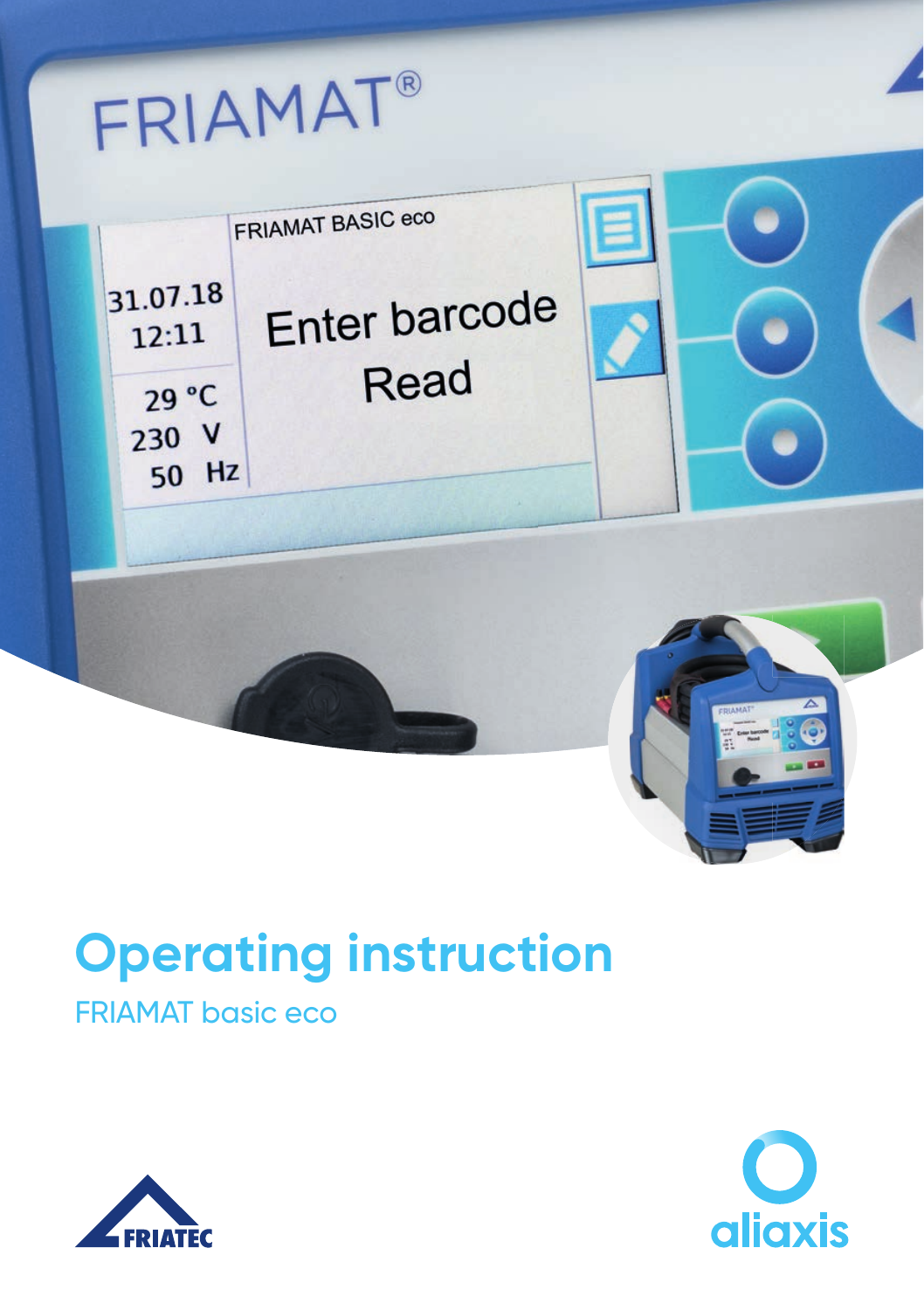|      | <b>Contents</b><br>Page    |                                              |                |
|------|----------------------------|----------------------------------------------|----------------|
| 1. . | <b>Preliminary remarks</b> |                                              | 4              |
|      | 1.1                        | Safety instructions and hints                | 4              |
|      | 1.2                        | Intended use                                 | $\overline{4}$ |
| 2.   | <b>Safety</b>              |                                              | 5              |
|      | 2.1                        | Functional reliability                       | 5              |
|      | 2.2                        | The operator's obligations                   | 5              |
|      | 2.3                        | Sources of danger                            | 6              |
|      | 2.4                        | Mains operation                              | 6              |
|      | 2.5                        | Generator operation                          | $\overline{7}$ |
|      | 2.6                        | Extension cable                              | 8              |
|      | 2.7                        | Opening the device                           | 8              |
|      | 2.8                        | Safety measures at the installation site     | 8              |
|      | 2.9                        | Emergency                                    | 8              |
| З.   | <b>Basic information</b>   |                                              | 9              |
|      | 3.1                        | Layout/parts                                 | 9              |
|      | 3.2                        | Function keys explained                      | 10             |
|      | 3.3                        | Display                                      | 11             |
|      | 3.4                        | Function key symbols explained               | 12             |
|      | 3.5                        | Function status symbols explained            | 12             |
|      | 3.6                        | Type plate                                   | 12             |
|      | 3.7                        | Reader wand                                  | 13             |
|      | 3.8                        | Scanner                                      | 13             |
|      | 3.9                        | Protective cap for data interface            | 13             |
|      | 3.10                       | Temperature probe                            | 14             |
|      | 3.11                       | Fan functionality                            | 14             |
|      | 3.12                       | FRIAMAT preCHECK function                    | 14             |
|      | 3.13                       | Signalling devices                           | 15             |
|      | 3.14                       | <b>Technical details</b>                     | 16             |
|      | 3.15                       | Automatic activation of maintenance interval | 17             |
|      | 3.16                       | Transport/storage/dispatch                   | 17             |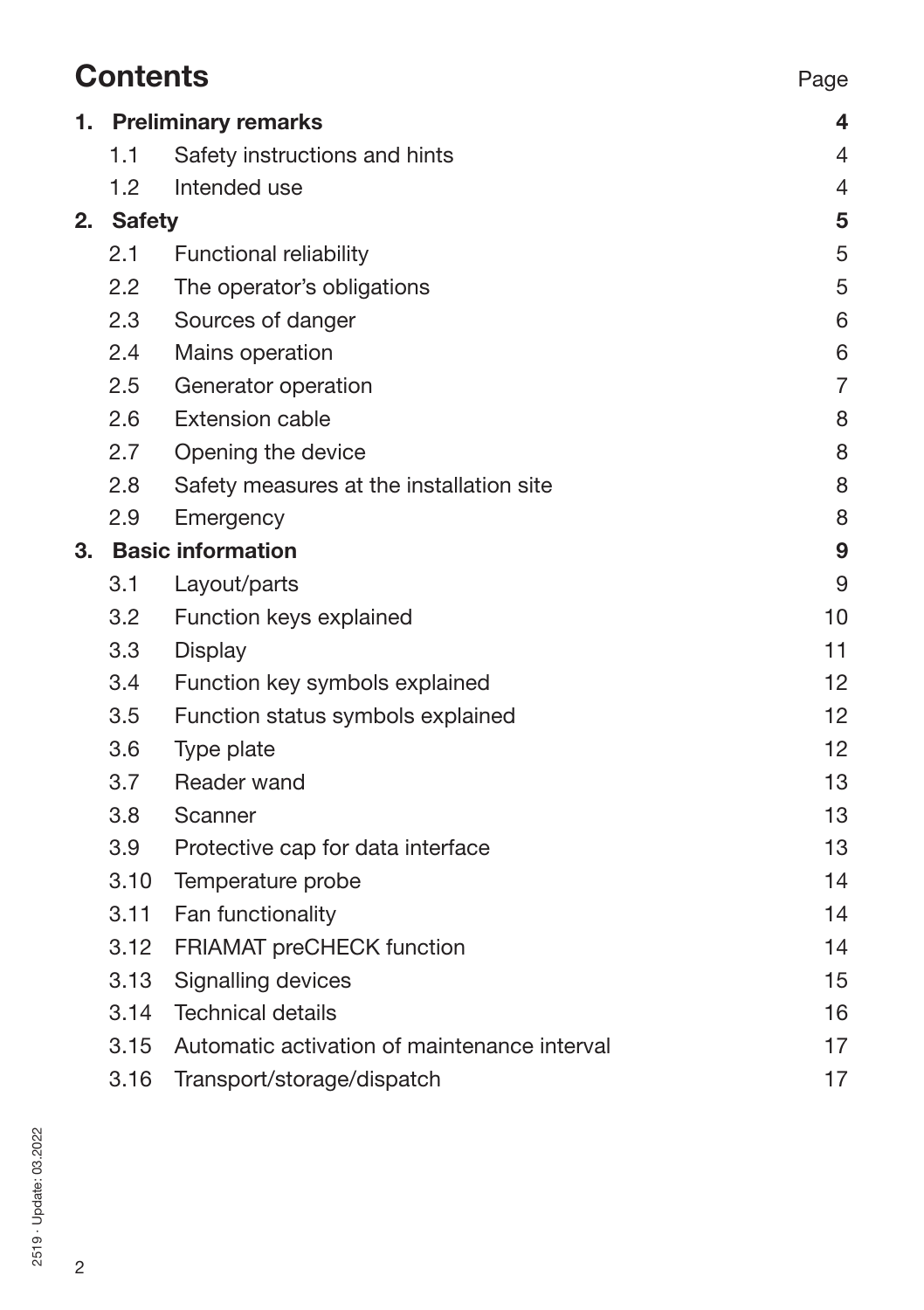|    | <b>Contents</b><br>Page              |                                         |    |
|----|--------------------------------------|-----------------------------------------|----|
| 4. | <b>First use</b>                     |                                         |    |
|    | 4.1                                  | Activating and registering the device   | 17 |
|    |                                      | 5. "Fusion" sequence                    | 19 |
|    | 5.1                                  | Siting, connection, and startup         | 19 |
|    | 5.2                                  | Reading in the barcode                  | 20 |
|    | 5.3                                  | Starting the fusion procedure           | 21 |
|    | 6. FRIAMAT basic eco                 |                                         | 22 |
|    | 6.1                                  | "Basic settings" menu                   | 22 |
|    | 6.2                                  | Install software update                 | 22 |
|    | 6.3                                  | <b>Factory settings</b>                 | 23 |
|    | 6.4                                  | Info                                    | 23 |
|    | 6.5                                  | <b>Emergency Input</b>                  | 24 |
|    | 7. Warranty / maintenance / disposal |                                         | 25 |
|    | 7.1                                  | Warranty                                | 25 |
|    | 7.2                                  | Yearly maintenance and care             | 25 |
|    | 7.3                                  | Disposal                                | 26 |
| 8. |                                      | Error messages / warnings / info        | 27 |
| 9. | <b>Annex</b>                         |                                         | 30 |
|    | 9.1                                  | Authorised service stations             | 30 |
|    | 9.2                                  | Updates to these operating instructions | 30 |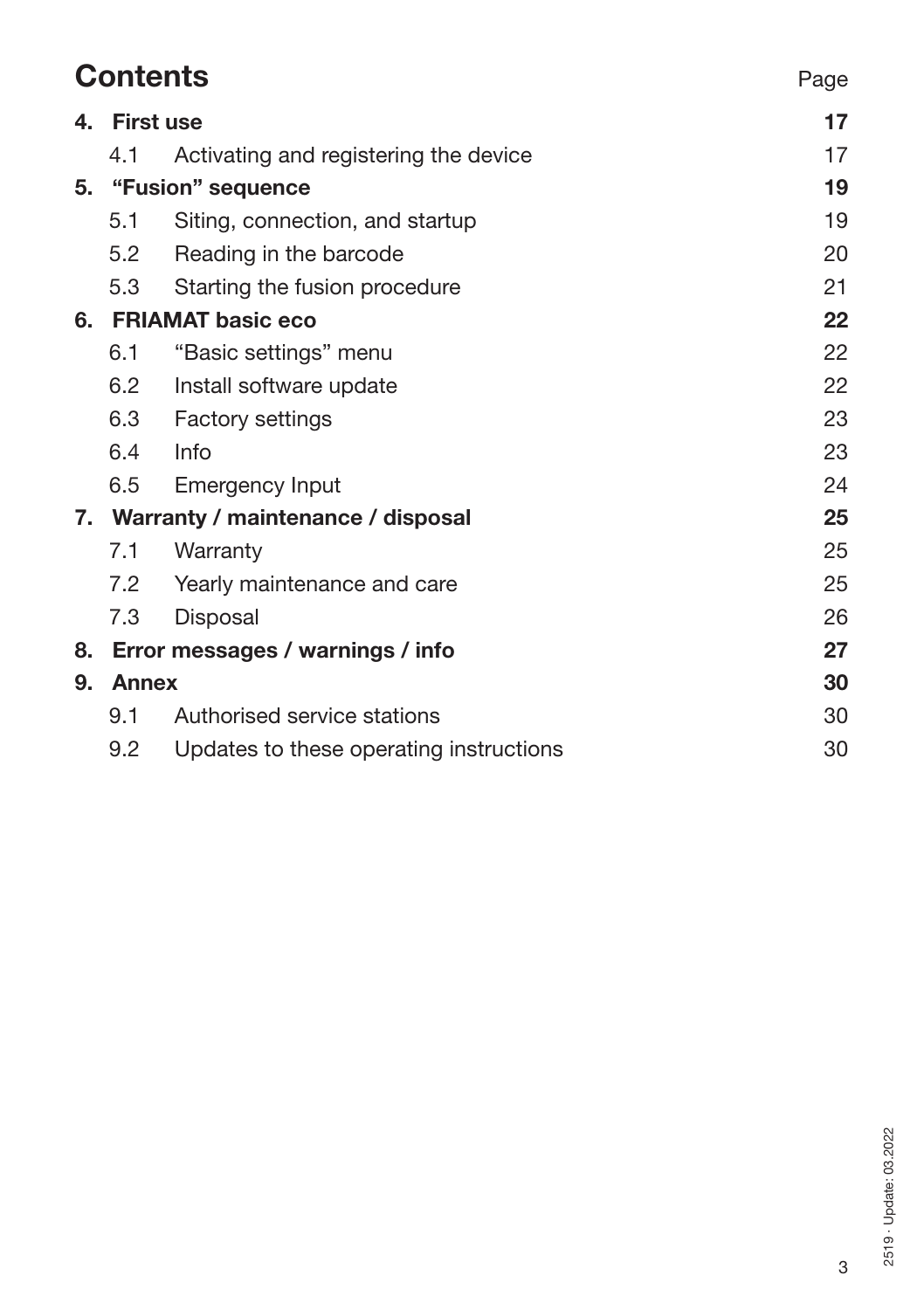## **1. Preliminary remarks**

#### **1.1 Safety instructions and hints**

In these operating instructions, the following symbols with warnings are used:

| <b>Symbol</b>      | <b>Meaning</b>                                                                                 |
|--------------------|------------------------------------------------------------------------------------------------|
| <b>WARNING!</b>    | Danger to persons.<br>Failing to observe this can cause death or serious injury.               |
| <b>CAUTION</b>     | Danger to persons.<br>Failing to observe this can cause low to medium severity<br>injuries.    |
| <b>NOTICE</b>      | Danger to objects.<br>Failure to comply can result in objects damage.                          |
| <b>INFORMATION</b> | Application tips and other useful information.<br>Failing to observe this cannot cause injury. |

#### **1.2 Intended use**

FRIAMAT fusion units are designed to apply a maximum fusion voltage of 48 V on the following:

- FRIALEN® safety fittings with HDPE pressure pipes (SDR 17-7),
- FRIALEN® XL large pipe installations with HDPE pressure pipes (SDR 17-7), and
- FRIAFIT® sewage fittings with HDPE sewage pipes (SDR 17-33).

FRIAMAT fusion units can also be used on fittings from other manufacturers when these components bear a 24 digit barcode complying with ISO 13950:2007-03. With the optional 1D/2D scanner, the FRIAMAT is also ready to read and process 2D barcodes according to ISO 12176-5. The power ratings and technical data of both the fittings and the FRIAMAT fusion unit must be observed (see also Section 3.14 "Technical data").

Intended use also includes adherence to:

- all of the instructions in these operating instructions,
- the general and specific processing specifications for electrofusion fittings, and
- the applicable accident prevention regulations, the environmental regulations, the statutory rules, the pertinent safety provisions, and all standards, laws, and directives applying in the country of use.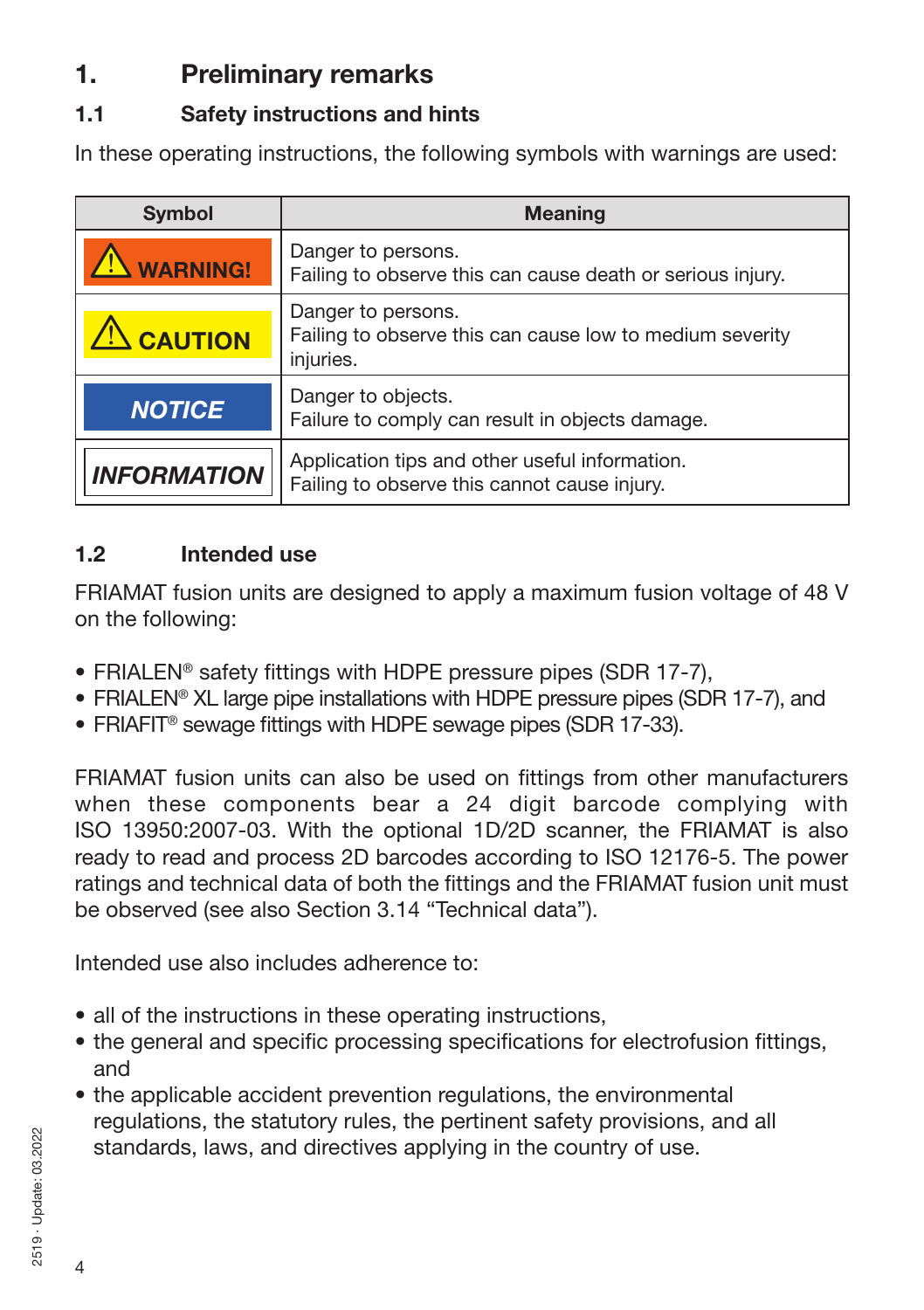## **2. Safety**

#### **2.1 Functional reliability**

FRIAMAT fusion units are state of the art, built in accordance with the requirements under ISO 12176-2 and the acknowledged safety standards and fitted with the required safety devices. Prior to delivery, FRIAMAT fusion units are tested for correct and safe functioning. Failure to operate or otherwise use the equipment properly will pose a danger to:

- the health of the operator,
- the FRIAMAT fusion unit or other property of the user, or
- the efficiency of work with the FRIAMAT fusion unit.

Safety considerations forbid the following:

- modifications and changes to the FRIAMAT fusion unit and
- working with FRIAMAT fusion units with broken lead seals. Failing to observe the above makes all warranty claims void.

#### **2.2 The operator's obligations**

Only trained personnel may work with the FRIAMAT fusion unit. In the work area, the operator is responsible for all third parties. The owner is obliged:

- to make the operating instructions accessible to the operator and
- to ensure that these instructions have been read and understood.

The operating instructions must be kept at all times at the device's place of use (ideally in the mesh pocket on the transport box). They must be accessible to the operator at all times.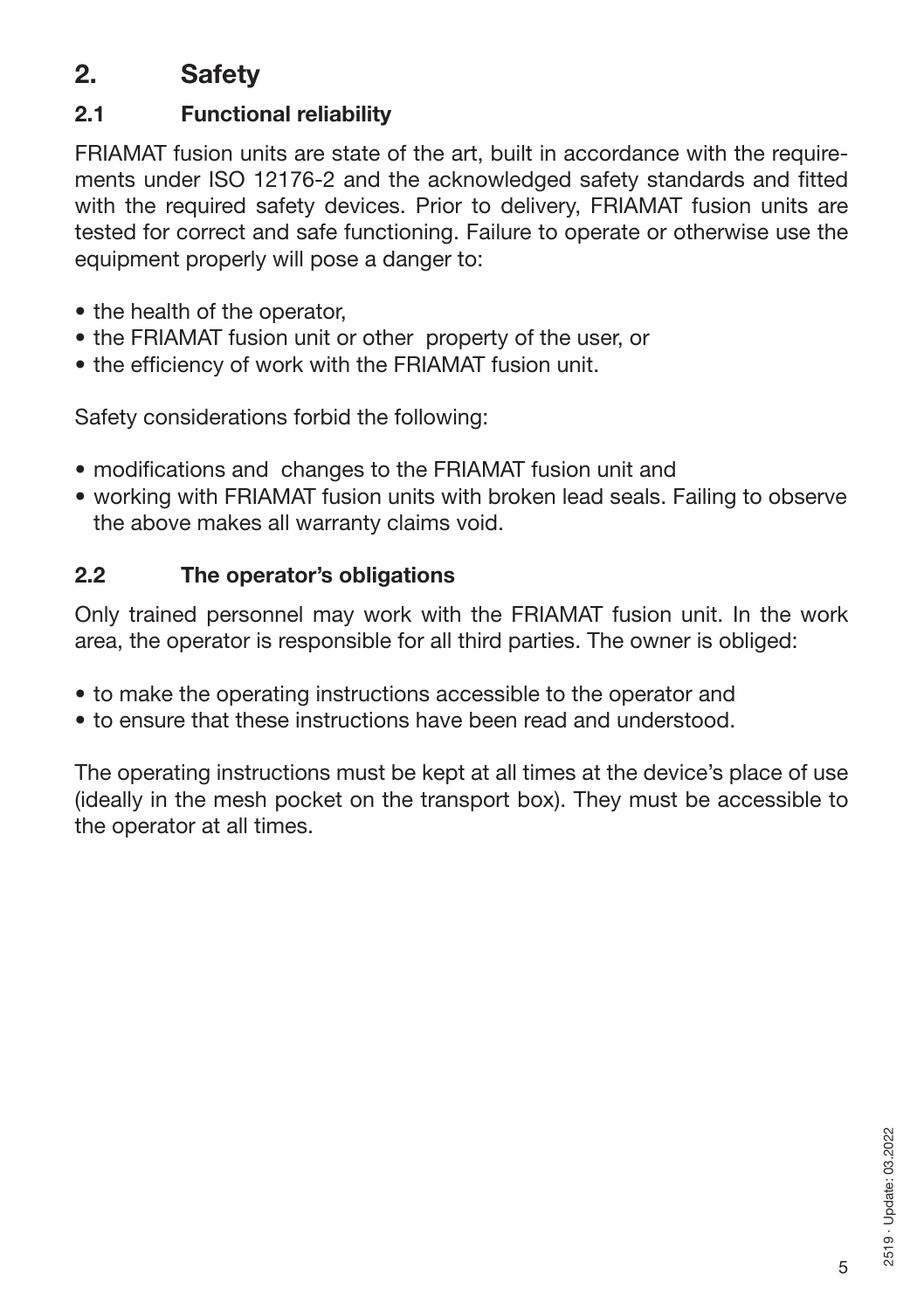## **WARNING!**

#### **Electric shock from live parts! Danger of death!**

- Never leave the FRIAMAT fusion unit unattended.
- Immediately replace damaged housings, connecting lines, and extension cables. Stop using the FRIAMAT fusion unit.
- Before all care and maintenance work, pull out the plug connecting the equipment.
- Maintenance and repair work must be performed by authorised Aliaxis Deutschland service stations only.
- Supply FRIAMAT fusion units only with the operating voltage specified on the ratings plate.
- Fit a residual current protective device (RCD) when this is prescribed.
- Do not remove or otherwise put safety installations out of operation.
- Immediately eliminate identified defects.

## **WARNING!**

**Danger of fire and explosion from highly flammable materials and potentially explosive atmospheres!**

- Keep away from flammable liquids and gases.
- Do not use in potentially explosive atmospheres (e.g. in areas where flammable gases, solvent vapours, or ignitable dusts can accumulate).
- Never leave the FRIAMAT fusion unit unattended.

#### **2.4 Mains operation**

Out of doors (building sites), power outlets must be fitted with residual current protective devices (RCDs). The regulations governing RCDs must be observed here.

#### *NOTICE*

**Before commencing fusion, check the input voltage. The FRIAMAT fusion unit is designed for an input voltage range of 190-250 V!**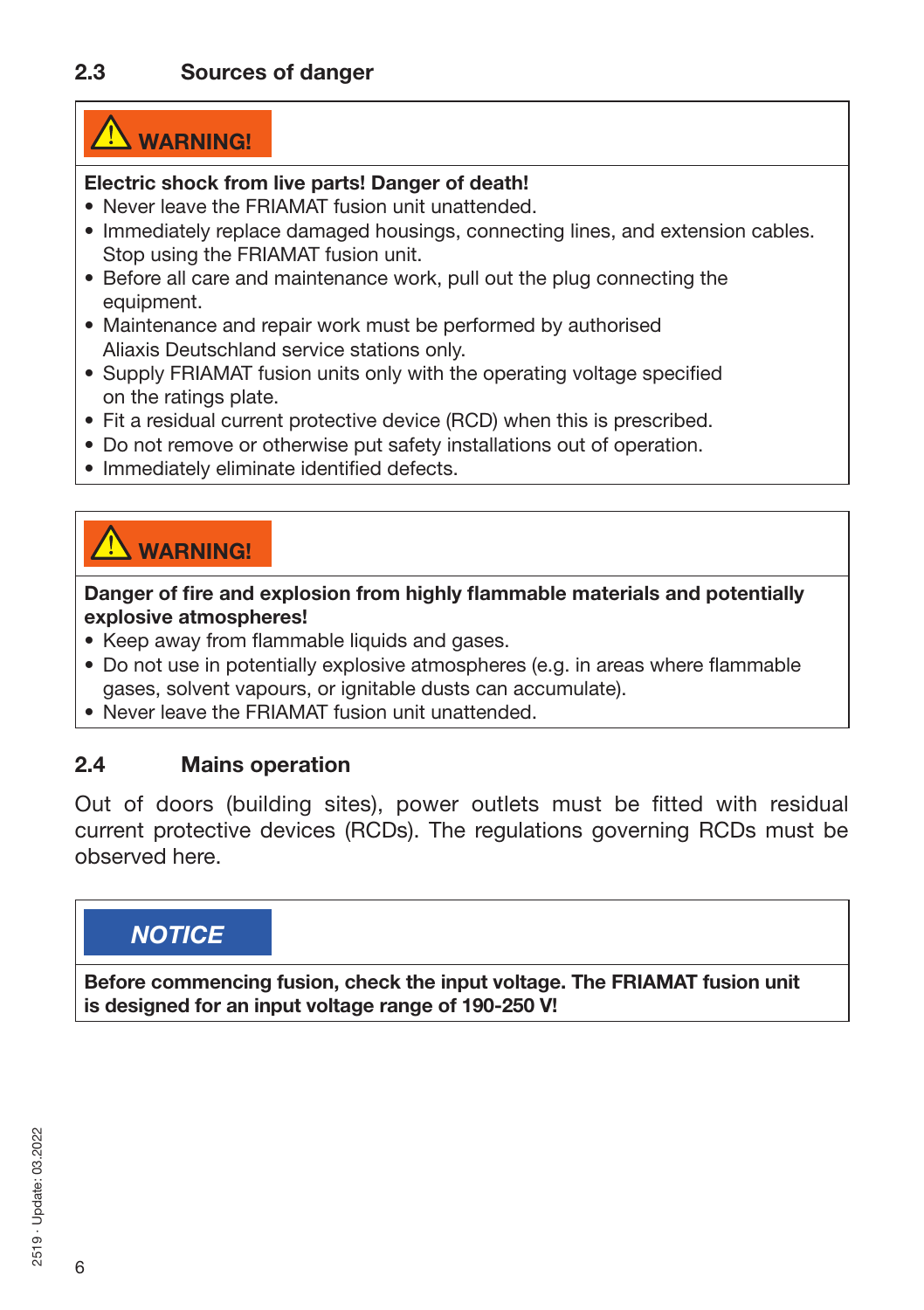#### *NOTICE*

**Only those generators must be used that have been designed for industrial use on building sites. The operating instructions for the generator must be observed!**

The use of generators must comply with DVGW work sheet GW308, VDE 0100 Part 728, and the specifications and guidelines applying in the country of use.

## *INFORMATION*

**The rated power output required from the generator depends on the level needed for the largest fusion fitting, the connection conditions, the ambient conditions, the generator type, and its control characteristics. Generators from different series exhibit highly diverse control characteristics. The suitability of a specific generator, therefore, cannot be safeguarded even when it provides the required rated power output according to its technical data sheet.**

**In cases of doubt, e.g. when acquiring new equipment, contact our service hotline +49 (0)621 486-1533!**

Use only those generators that operate with frequencies within 44-66 'Hz.

First start the generator, and let it run for half a minute. If necessary, adjust the no-load voltage, limiting it to the voltage specified in the technical data. The generator (mains) fuse must be at least 16 A (slow blow).

#### *NOTICE*

**During fusion, do not operate any other consumer from the same generator!**

On finishing fusion work, first pull out the plug connecting the device to the generator, and then switch off the generator.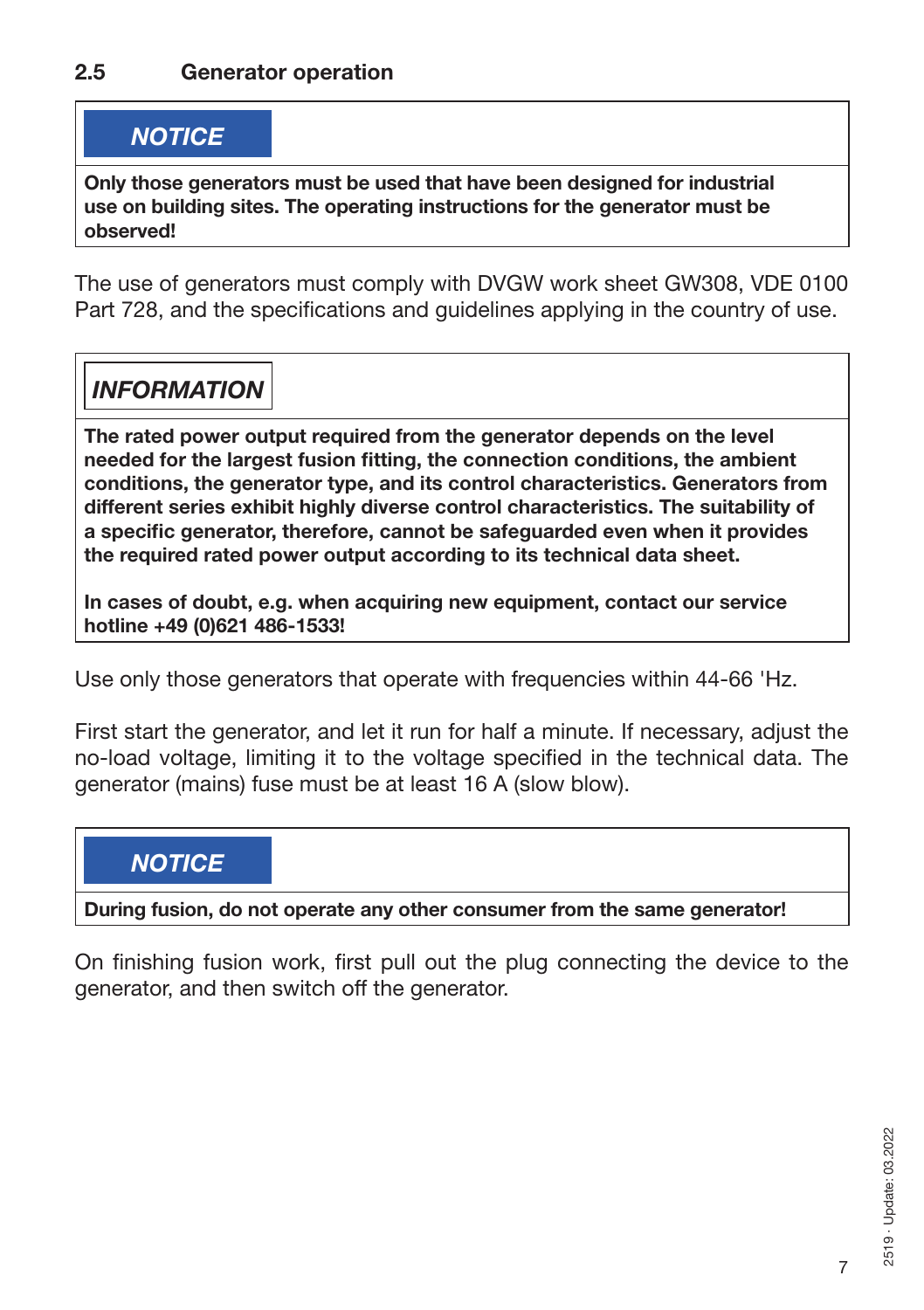#### **2.6 Extension cable**

When using an extension cable, make sure it has an adequate conductor cross section:

- 2.5 mm<sup>2</sup> up to 50 m in length or
- 4 mm<sup>2</sup> up to 100 m in length.

#### *NOTICE*

#### **Danger of overheating in the extension cable!**

The extension cable may be used only when it has been completely unwound and stretched out.

#### **2.7 Opening the device**

## **WARNING!**

#### **Electric shock from live parts! Danger of death!**

- Never open the FRIAMAT fusion unit when it is supplied with operating voltage!
- FRIAMAT fusion units may be opened only by specialised personnel from an authorised Aliaxis Deutschland service station!

#### **2.8 Safety measures at the installation site**

The connecting and fusion cables must be protected against sharp edges. Do not expose the FRIAMAT fusion unit to heavy mechanical loads.

FRIAMAT fusion units are splash proof. They may not, however, be immersed in water.

#### **2.9 Emergency**

In emergencies, immediately set the main switch to OFF, and disconnect the FRIAMAT fusion unit from the voltage supply.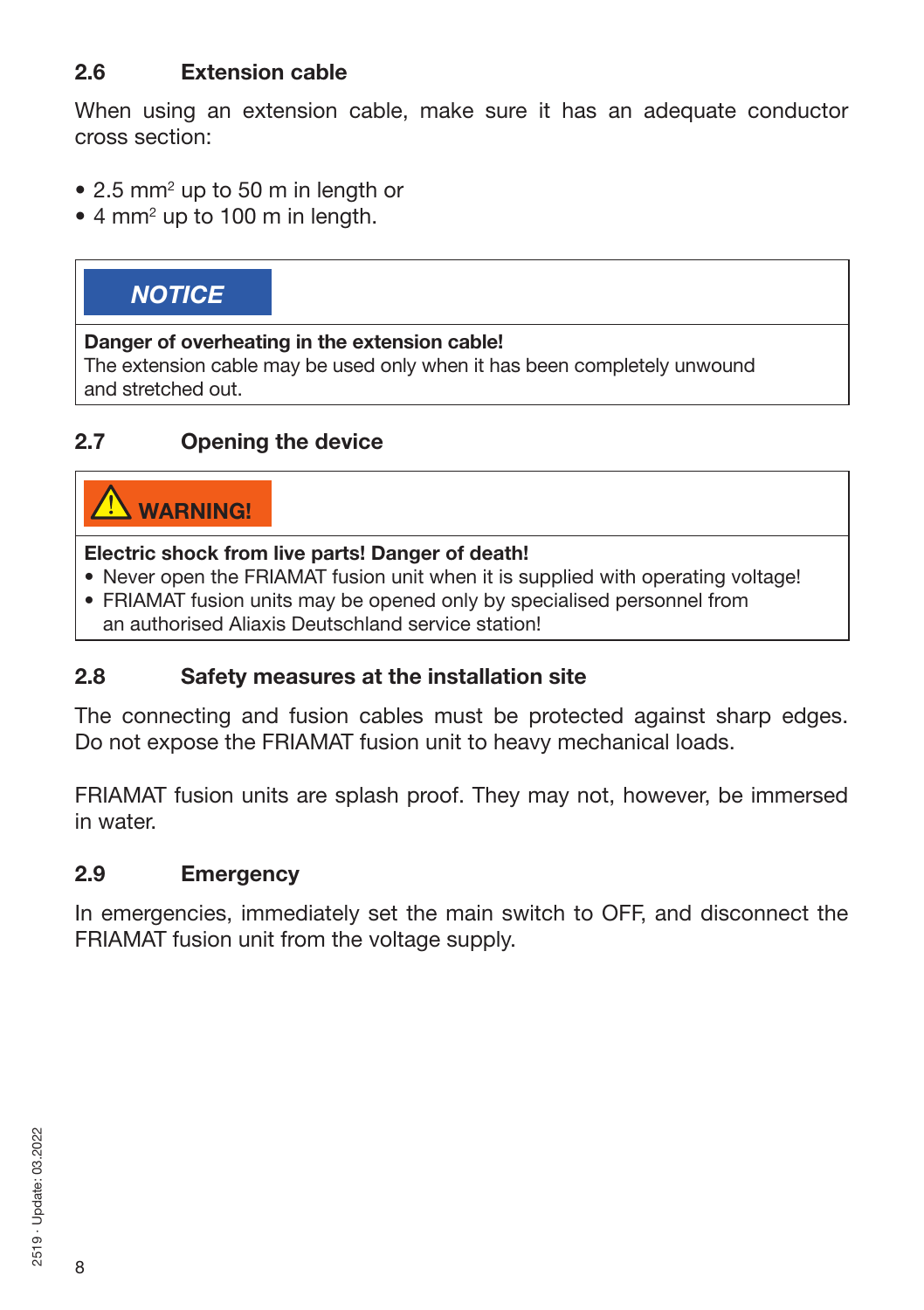## **3. Basic information**

**3.1 Layout/parts**





- 1 Main switch
- 2 Fusion cable with reader wand 5 Ventilation slots (air outlet)<br>or barcode scanner 6 Adapter bag or barcode scanner<br>
Front foil with display<br>
T Power cable
- 3 Front foil with display
- 4 Service interface (USB) with protective cap
- 
- 
- 
- and function keys 8 Ventilation slots (air intake)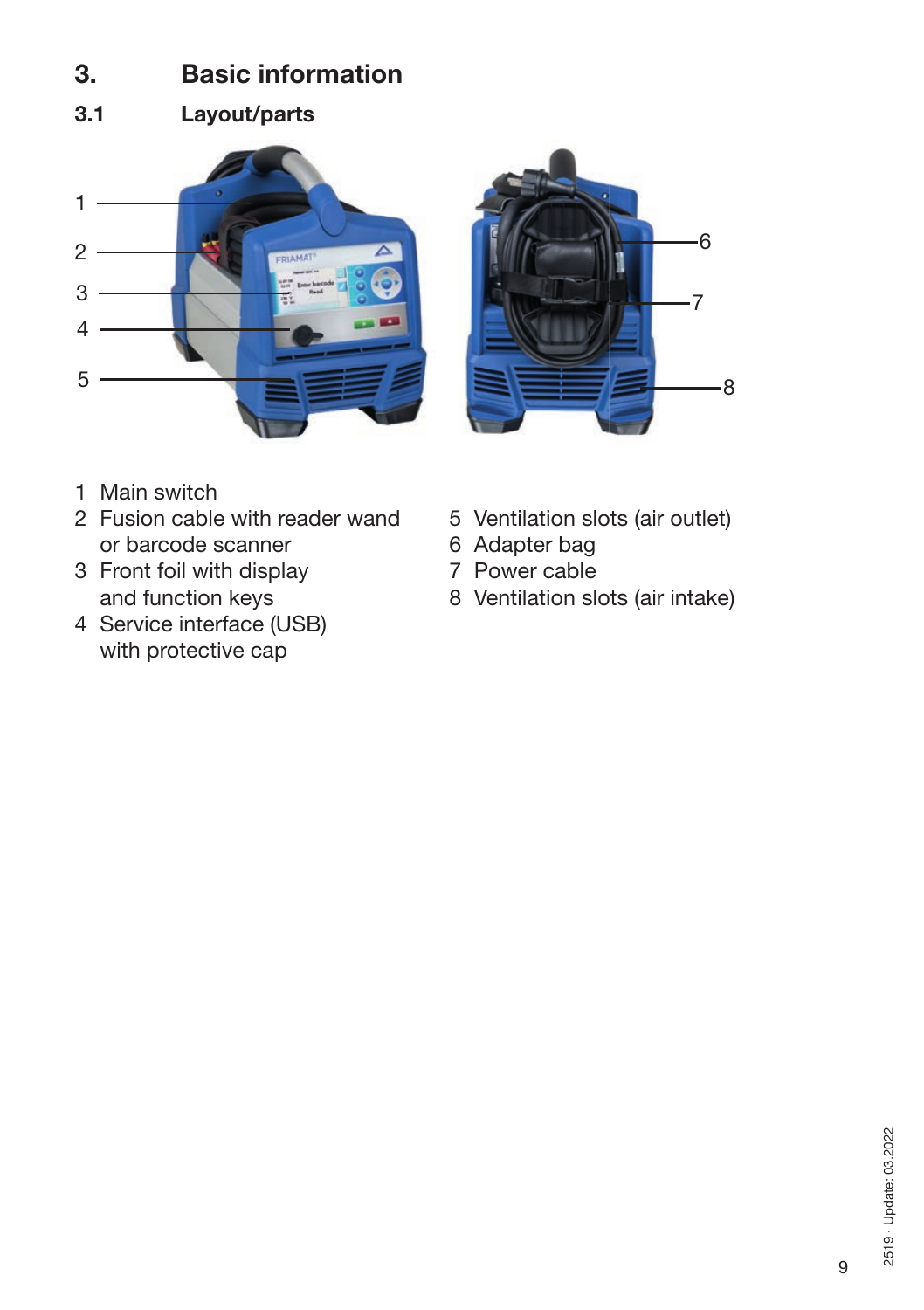

#### **1 Function keys**

The three blue function keys let you access the function key symbols shown on the display.

#### **2 Direction keys**

The direction keys (left/right/up/down) let you move the cursor through the menu structure. The selection is confirmed with OK or one of the function keys.

#### **3 START key**

The START key is used to start a fusion procedure. This key is also used to confirm messages on the display.

#### **4 STOP key**

The STOP key is used to abort a fusion procedure, to close sub- or individual menus, and to cancel an input (without saving).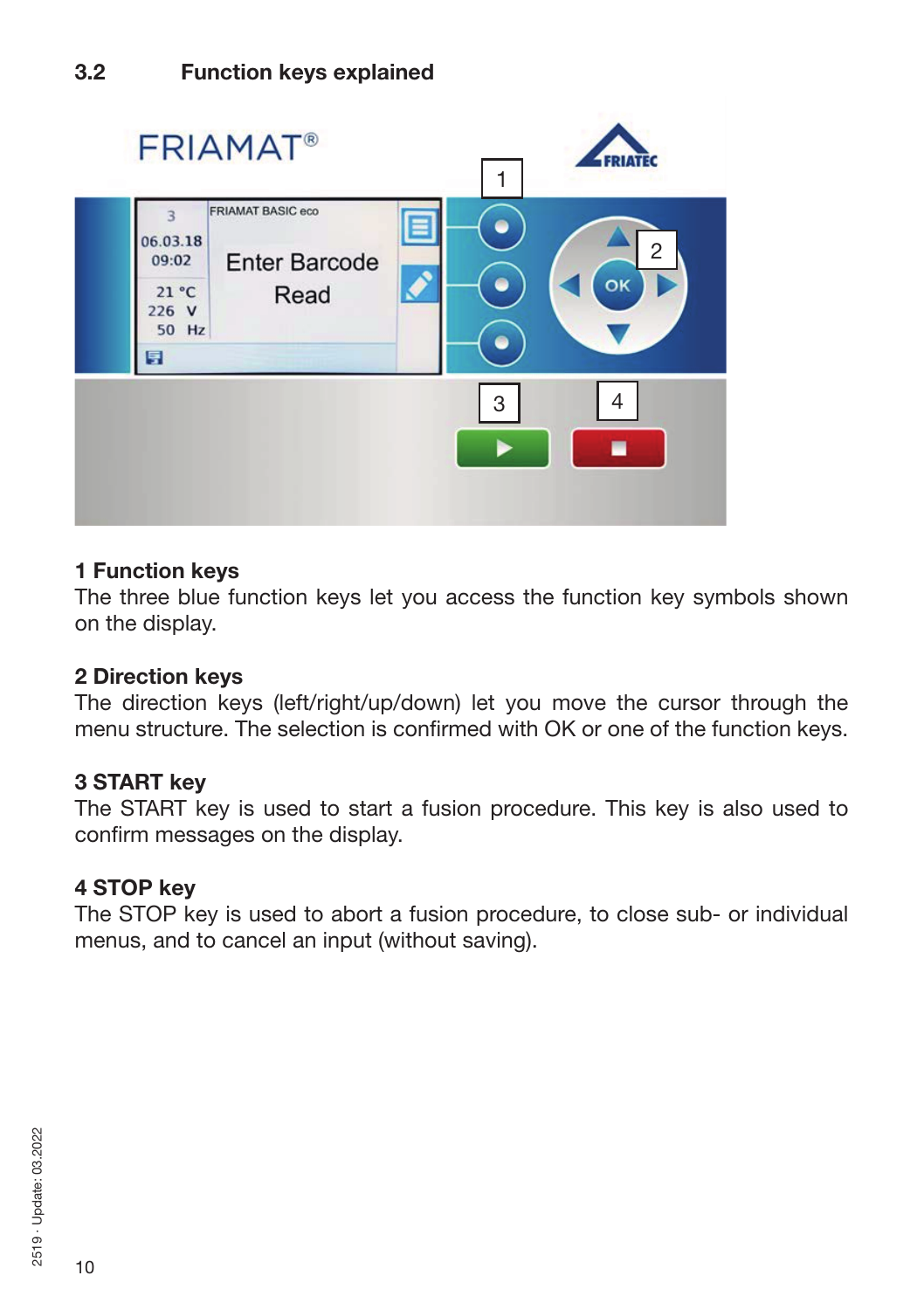

#### **1 Function status symbols**

Symbols appear representing the functions that can be activated at this time. See also Section 3.5. Also shown is the next due maintenance (see also Section 7.2).

#### **2 View ambient details**

Key ambient details are shown (date, time, ambient temperature, voltage, and frequency).

#### **3 Main window**

The main window presents all inputs and details in each of the menus.

#### **4 Guide key symbols**

This presents the functions that are activated at each of the blue guide keys. The symbols shown vary depending on the menu selected (see also Section 3.4).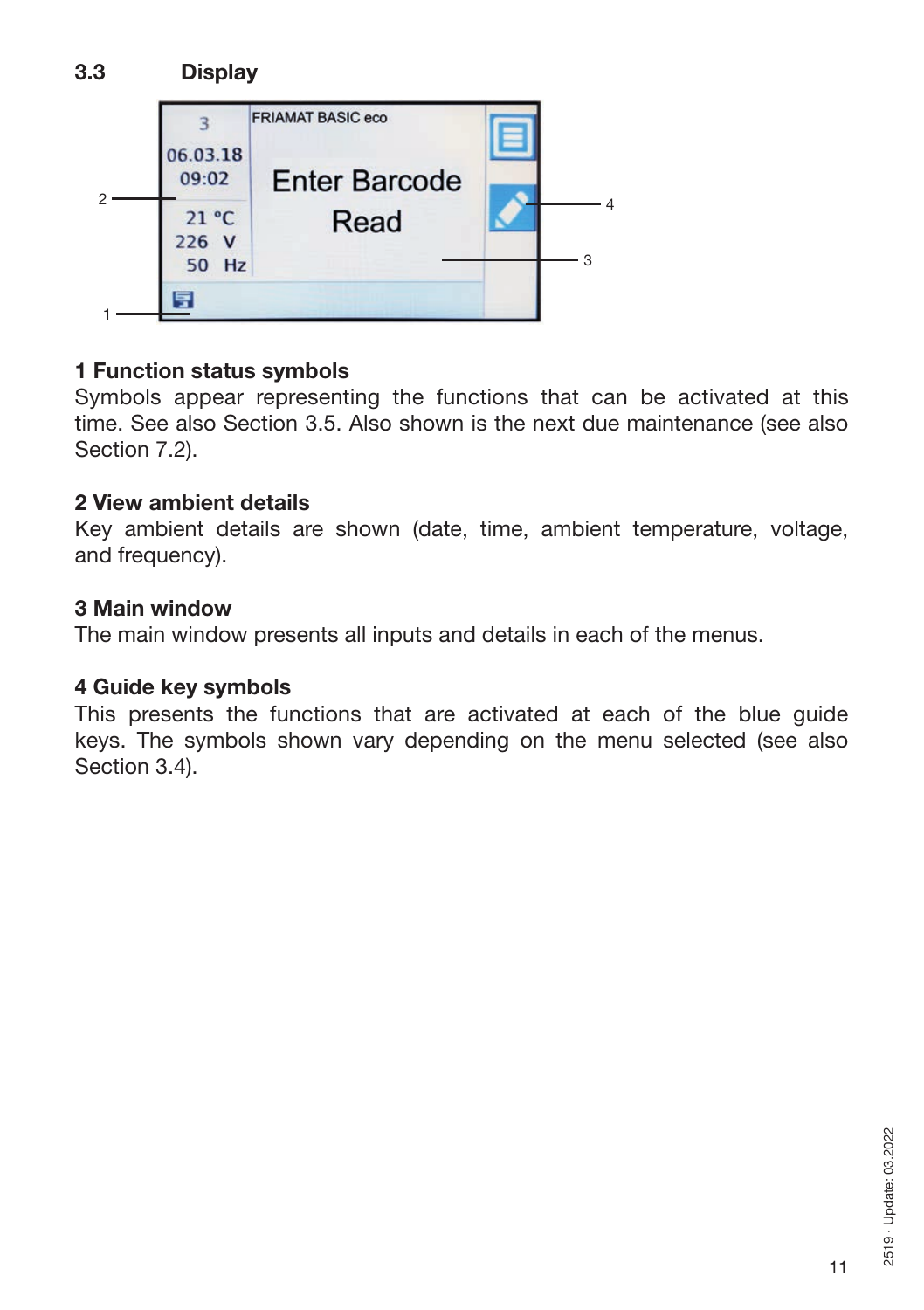#### **3.4 Function key symbols explained**

| <b>Symbol</b> | <b>Designation</b>             | <b>Description</b>                                                                                      |
|---------------|--------------------------------|---------------------------------------------------------------------------------------------------------|
|               | Menu key                       | This opens the main menu                                                                                |
|               | Input / emergency input<br>key | This lets you input a barcode manually,<br>e.g. when it cannot be read. This opens<br>a virtual keypad. |
|               | Confirm key                    | Depending on the context:<br>OK, Confirm, Apply, Save, Select<br>(a menu item)                          |
|               | Cancel key                     | This ends an input and closes the dialog<br>without saving                                              |
|               | Back key                       | This takes you one step back in a menu,<br>sequence, or input (without changes)                         |
|               | Next key                       | This takes you to the next step in a<br>sequence or input                                               |
|               | Backspace key                  | This virtual key (emergency inputs) deletes<br>the character to the left of the cursor.                 |

#### **3.5 Function status symbols explained**

| <b>Symbol</b> | <b>Description</b>                                                   |
|---------------|----------------------------------------------------------------------|
|               | Maintenance date: This is the next due maintenance<br>shown in days. |

#### **3.6 Type plate**

The type plate lists the details specific to the FRIAMAT fusion unit and its unique device number.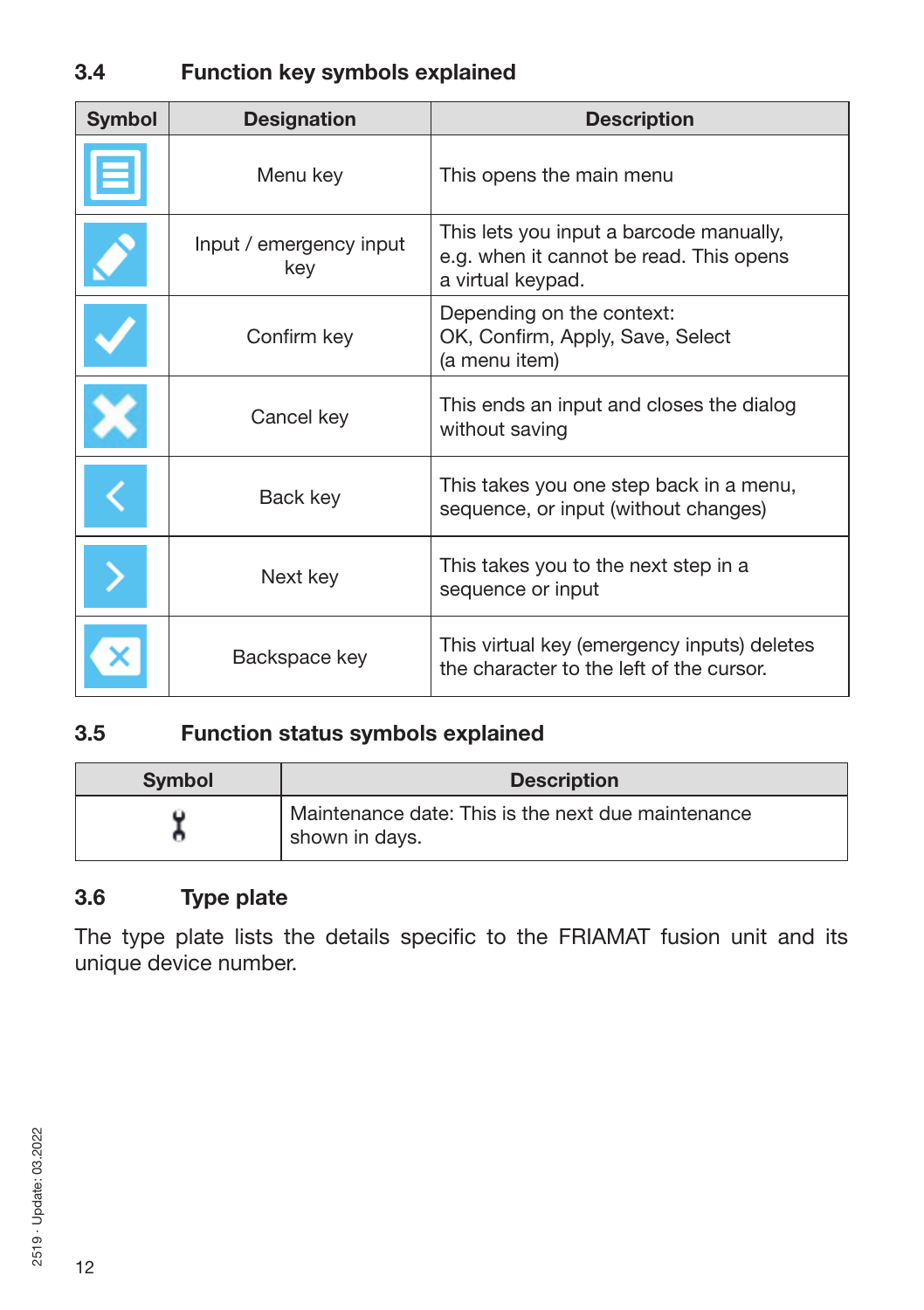#### **3.7 Reader wand**

To read in fusion barcodes and traceability barcodes, place the reader wand under a slight angle (like a pencil) in front of the barcode on the fitting. Now move the reader wand quickly over the whole label and a little beyond. Barcodes can be read in from right to left or vice versa. When the barcode has been read in correctly, the device emits an acoustic signal to confirm this. If the barcode cannot be read in the first time, repeat the procedure, this time under a different angle or at a different speed.

#### *NOTICE*

**Protect the tip of the reader wand from dirt and damage!** The condition of the reader wand tip has a direct effect on the legibility of barcodes.

#### **3.8 Scanner**

The mini scanner reads in 1D fusion and traceability barcodes without physical contact. If fitted with the (optional) 1D/2D scanner, it can also read in 2D barcodes complying with ISO 12176-5. All you need to do is aim at the barcode and press the read button. The barcode is scanned by means of a red light strip that must cross over the whole barcode, whenever possible at the centre. The barcode is not detected properly when the red light strip does not cross the whole barcode.

The optimal read results are obtained when the scanner is positioned at a small distance over the barcode. When the barcode is read in successfully, the device emits an acoustic signal.

#### *NOTICE*

**Protect the reading window from dirt and scratches!** The condition of the reading window has a direct effect on the capabilities of the FRIAMAT barcode scanner.

#### **3.9 Protective cap for data interface**

The USB port is found directly behind the protective cap. This data interface functions as a service port. The protective cap for the data interface must be screwed on at all times to prevent contaminants and moisture from reaching it.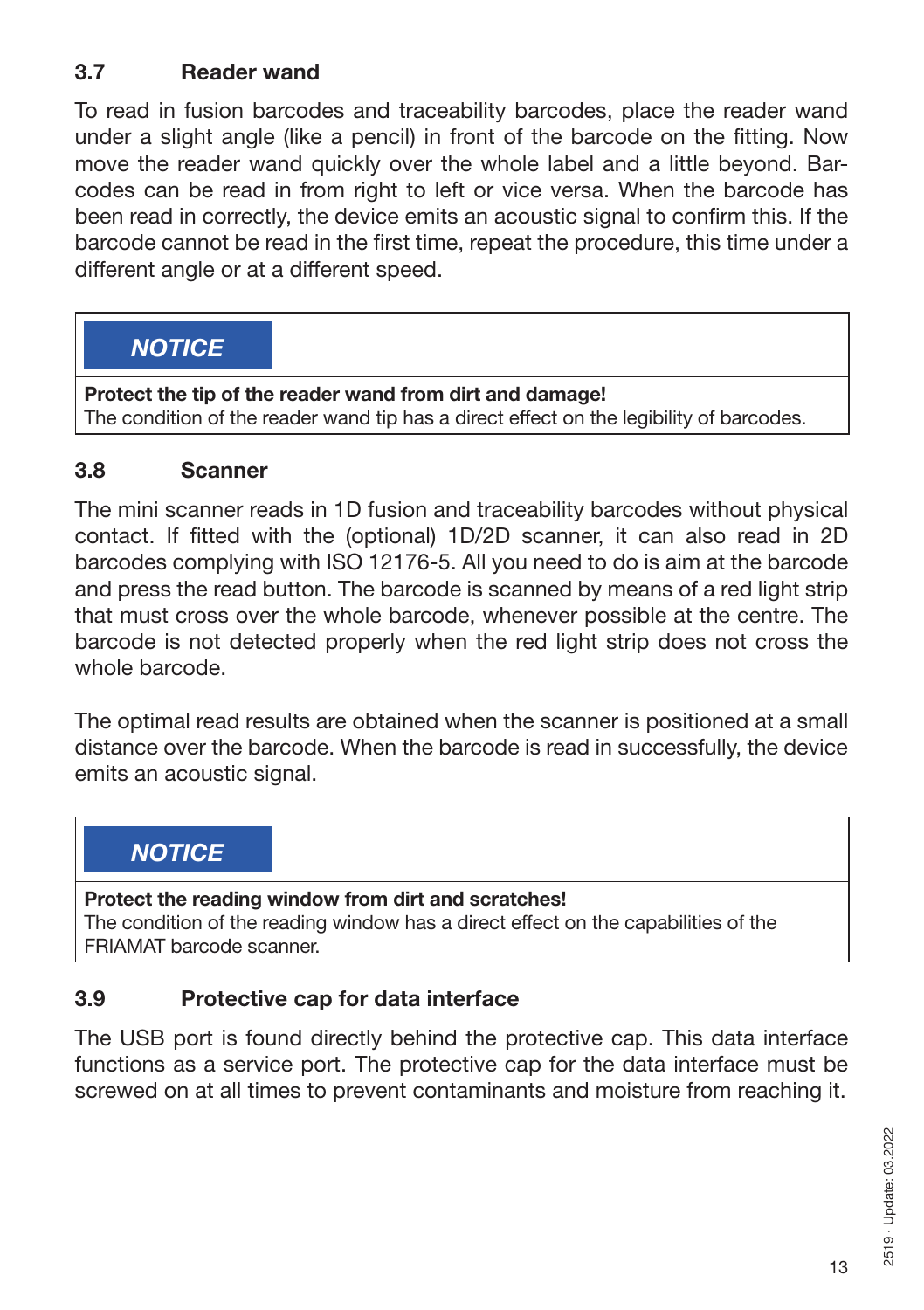#### **3.10 Temperature probe**

FRIAMAT fusion units can be used only on electrofusion fittings bearing a barcode. When this is read in, the microprocessor controlled FRIAMAT fusion unit regulates and monitors the supplied energy fully automatically and defines the fusion time as a function of the ambient temperature. This ambient temperature is continuously measured by the temperature probe on the fusion cable.

Make sure that both the temperature probe and the fusion fitting are exposed to the same ambient temperatures. Avoid adverse processing situations, e.g. where the probe is exposed to intense sunlight and the fitting is in the shade. The temperature probe must be protected against damage.

#### **3.11 Fan functionality**

How the fans function depends on the temperatures measured at the heat sink inside the FRIAMAT fusion unit. The fans switch ON automatically when the heat sink reaches a certain temperature. And this not only during, but also between fusion sessions, or after reactivation, depending on the load levels. This safeguards reliable operations in continuous duty and during fusion on large dimensions.

## *INFORMATION*

#### **Reduce cooling times!**

In particular during series fusion work or work on fittings requiring high power levels, leave the FRIAMAT fusion unit switched ON after each fusion. The fans can then reduce the heat sink temperature.

#### **3.12 FRIAMAT preCHECK function**

#### **Standard procedure:**

Before every fusion process, the FRIAMAT conducts a preCHECK. This involves the device calculating from the fitting parameters, the current device status, and the ambient temperature whether this fusion can be executed to the end. Not until then can the fusion be started, and performance related fusion stops are reliably prevented as a result.

#### **Multiphase fusions based on 2D barcodes complying with ISO 12176-5:**

Thanks to the new 2D barcode standard ISO 12176-5, it is now possible for the first time to perform multiple fusions / fusion phases without repeated barcode reads. Performing two to nine fusion phases is termed multiphase fusions. This means that up to nine fusions can be performed immediately in succession on the one fitting / component. When this 2D barcode standard with multiphase fusions is applied, the FRIAMAT preCHECK function is **deactivated**. When the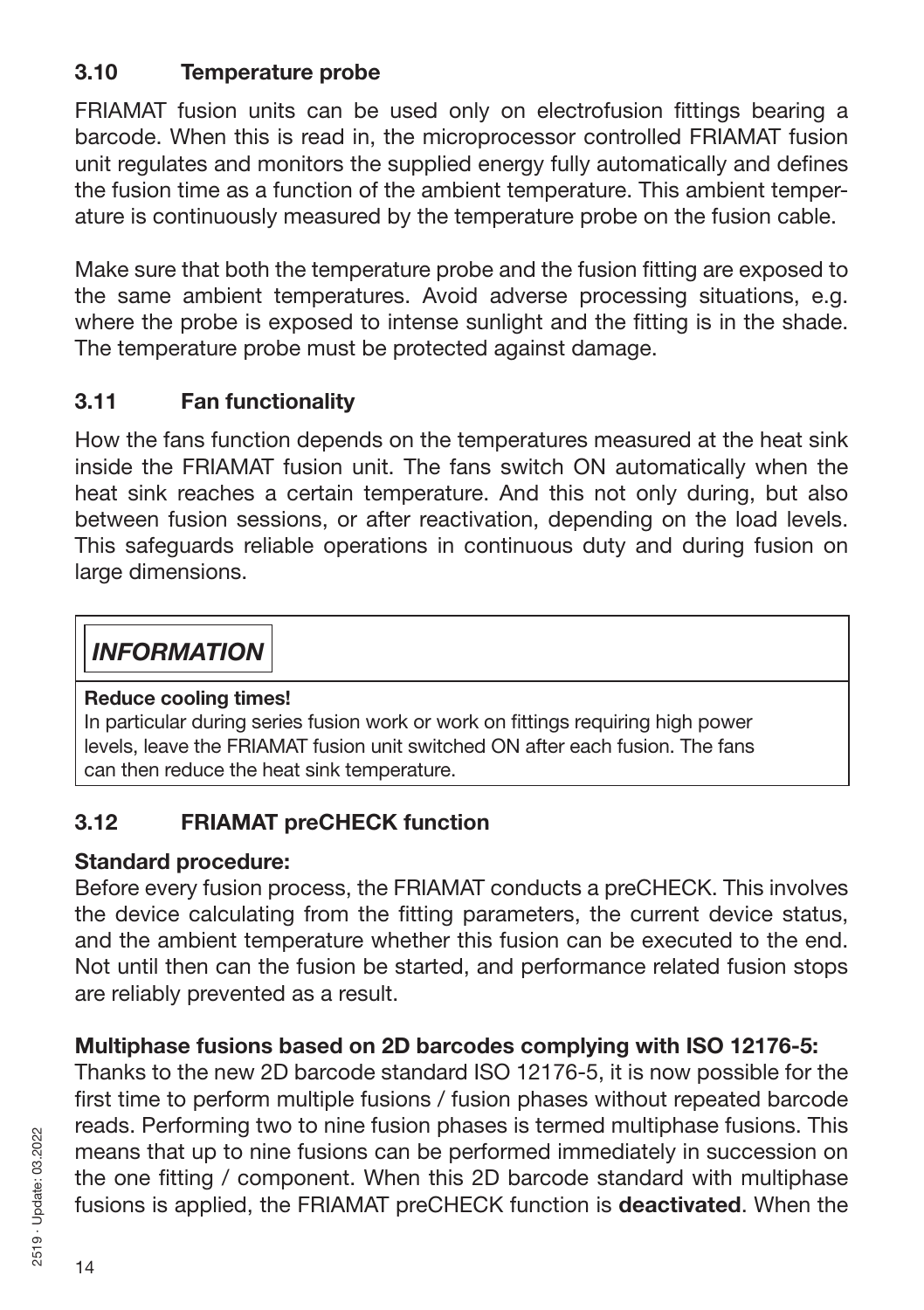2D barcode standard ISO 12176-5 is applied with only one fusion, the FRIAMAT preCHECK function is activated.

## *NOTICE*

**When multiple fusions are performed without the FRIAMAT preCHECK function, very long duty cycles may cause excessive heating on the fusion unit. To prevent heat damage to the unit, the device is designed to stop the fusion process. A fusion process stopped in this manner is then unfinished. Once the fusion join has cooled down fully, fusion must be repeated. Observe here the processing instructions from the fitting manufacturer.**

## *INFORMATION*

**When performing multiphase fusions complying with ISO 12176-5 over long duty cycles, use the device only in a cooled state. This generally helps to avoid any undesirable stops to fusion**

#### **3.13 Signalling devices**

FRIAMAT fusion units confirm certain sequences of operations by emitting an acoustic signal (1, 2, 3, or 5 beeps). These signals mean the following:

- 1 beep means: Read barcode confirmed.
- 2 beeps mean: Fusion procedure ended.
- 3 beeps mean: Supply voltage too low / too high.
- 5 beeps mean: Error! See display!

## *INFORMATION*

#### **Adjust the volume!**

The volume of these signals can be set to "high" or "low" in the "Basic Settings" menu. See also Sections 6.1.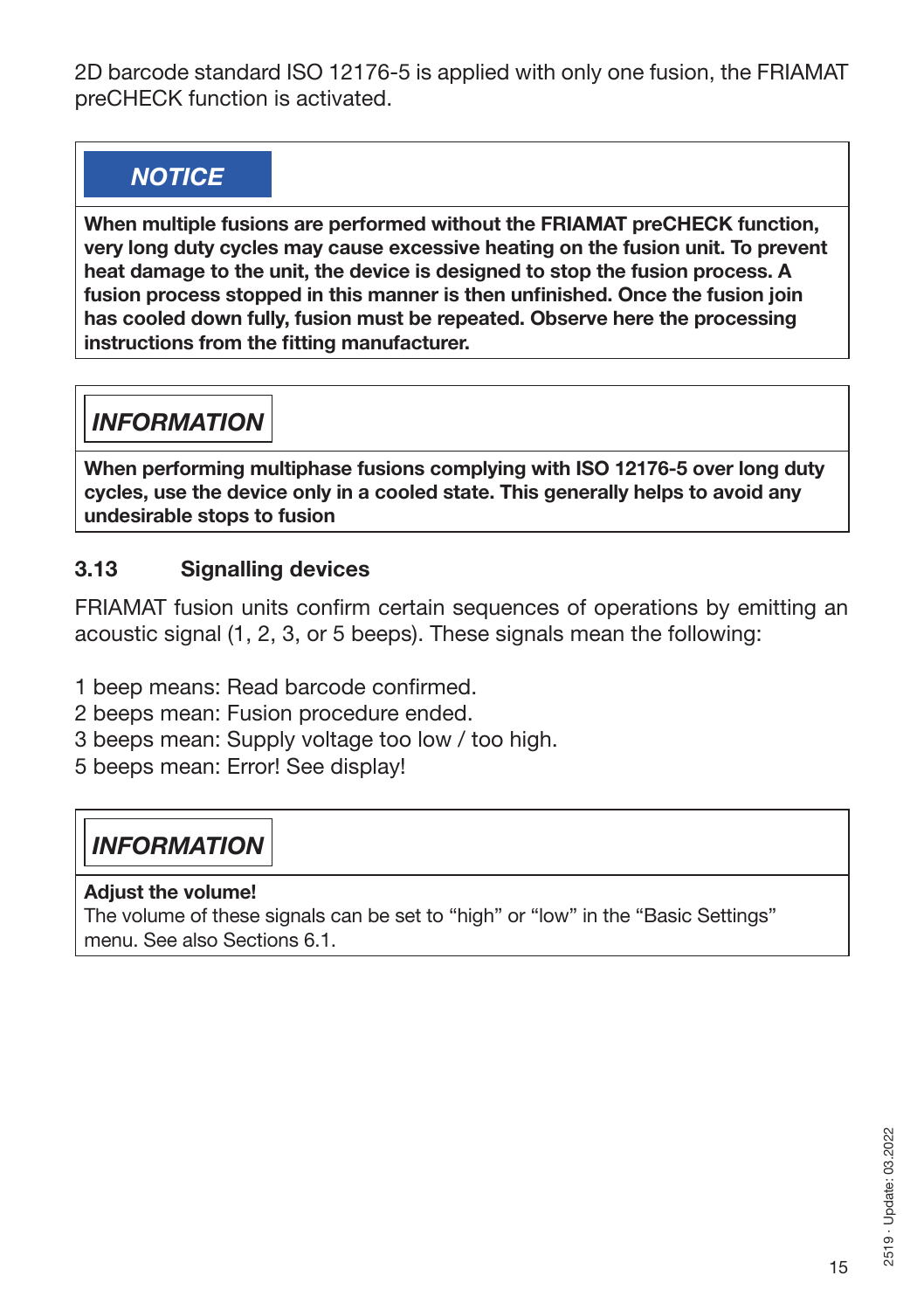| Technical details*                                                        | <b>FRIAMAT basic cco</b>                                                                                                                                                                                                                            |  |
|---------------------------------------------------------------------------|-----------------------------------------------------------------------------------------------------------------------------------------------------------------------------------------------------------------------------------------------------|--|
| Input voltage range                                                       | AC 190 V - 250 V                                                                                                                                                                                                                                    |  |
| Frequency range                                                           | 44 Hz66 Hz                                                                                                                                                                                                                                          |  |
| Input current                                                             | AC 16 A max.                                                                                                                                                                                                                                        |  |
| Output                                                                    | 3,5 kW                                                                                                                                                                                                                                              |  |
| Generator rated output<br>for fittings<br>$d$ 20 – d 160<br>d 180 - d 900 | $\sim$ AC 2.4 kW<br>$~\sim$ AC 5,0 kW                                                                                                                                                                                                               |  |
| Unit fuse                                                                 | 16 A slow blow                                                                                                                                                                                                                                      |  |
| Housing                                                                   | international protection IP 54 DIN EN 60529<br>protection class I DIN EN 60335-1                                                                                                                                                                    |  |
| Connecting cable                                                          | 5 m with contoured plug                                                                                                                                                                                                                             |  |
| <b>Fusion cable</b>                                                       | 4 m with fittings plug, ø 4 mm                                                                                                                                                                                                                      |  |
| Barcode type                                                              | code 2/5 interleaved according to<br>ANSI HM 10.8 M-1983 and ISO CD 13950/08.94<br>2D-code (QR; Aztec; Data Matrix)<br>according to ISO 12176-5                                                                                                     |  |
| Operating temperature<br>range**                                          | $-20^{\circ}$ C $+50^{\circ}$ C**                                                                                                                                                                                                                   |  |
| Fusion current monitoring                                                 | short circuit 110 A<br>short circuit 1.70 x IN<br>interrupt 0.25 x IN                                                                                                                                                                               |  |
| Fusion voltage                                                            | max. DC 48V                                                                                                                                                                                                                                         |  |
| Service port                                                              | <b>USB</b>                                                                                                                                                                                                                                          |  |
| Languages                                                                 | Bulgarian, Chinese, Croatian, Czech, Danish, Dutch,<br>English, Estonian, Finnish, French, German, Hebrew,<br>Hungarian, Italian, Latvian, Lithuanian, Polish,<br>Portuguese, Romanian, Russian, Slovakian,<br>Slovenian, Spanish, Swedish, Turkish |  |
| Dimensions $W \times D \times H$                                          | 260 x 500 x 340 mm                                                                                                                                                                                                                                  |  |
| Weight                                                                    | approx. 18 kg                                                                                                                                                                                                                                       |  |
| Accessories                                                               | operating instructions, transport box                                                                                                                                                                                                               |  |
| Overvoltage classification                                                | Category II                                                                                                                                                                                                                                         |  |
| Certificate/quality                                                       | CE, ISO 9001, WEEE Reg. No. DE 49130851,<br>RoHS, REACH                                                                                                                                                                                             |  |

\*: Specifications subject to change.

\*\*: Fusion work on fittings from other manufacturers must comply with their respective working temperature ranges!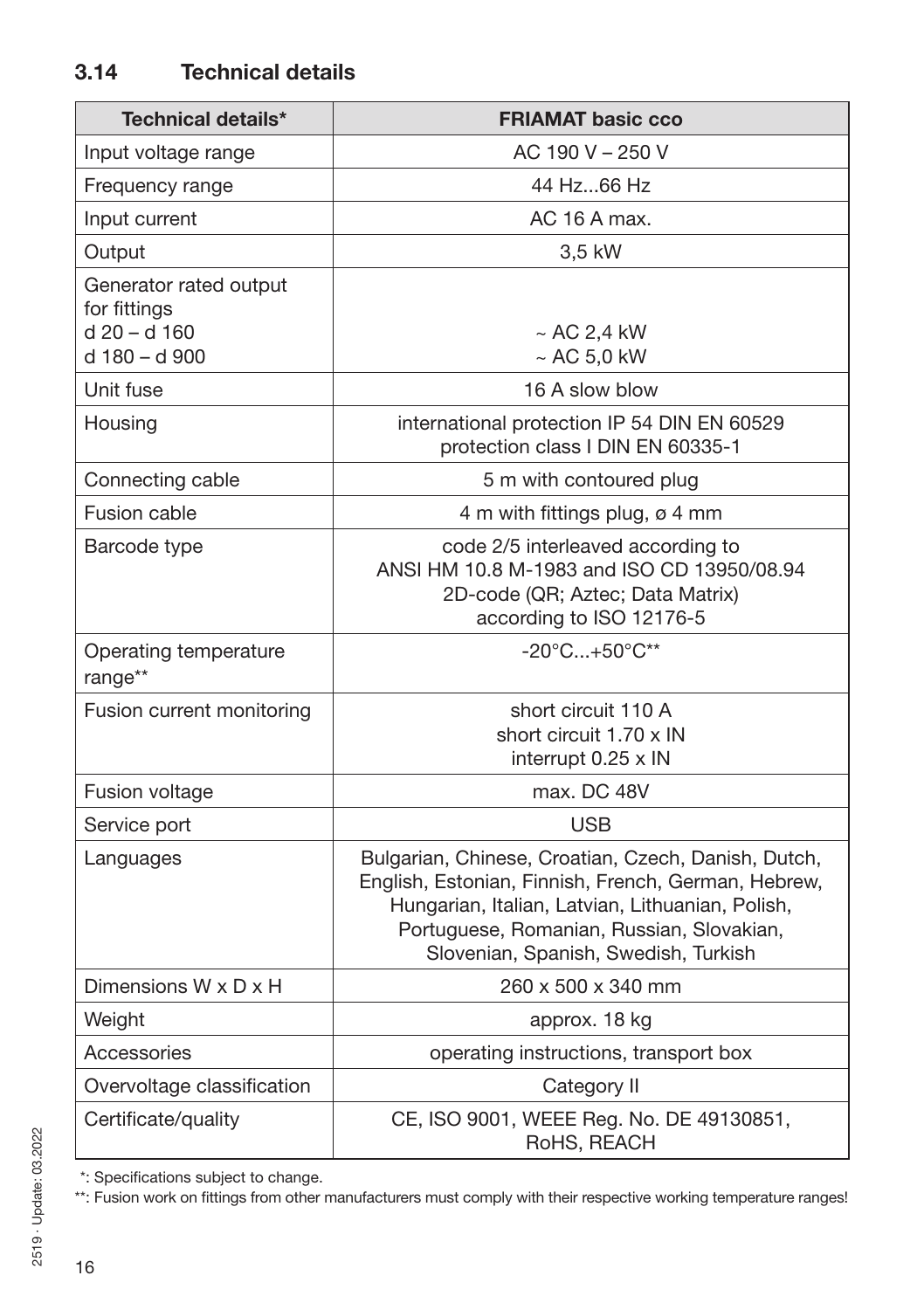#### **3.15 Automatic activation of maintenance interval**

The maintenance interval stored in the FRIAMAT fusion unit (default: 12 months, see also Section 7.2) is not activated automatically until after the first fusion.

## *INFORMATION*

**The leading maintenance date is always shown on the display and may differ from the details on the service label attached to the FRIAMAT fusion unit!**

#### **3.16 Transport/storage/dispatch**

The FRIAMAT fusion unit is delivered in a transport box. This transport box keeps it dry and protected against moisture. The box should always be used to transport the device. The temperature range for storage is -20  $^{\circ}$ C to +70  $^{\circ}$ C.

## **4. First use**

When the FRIAMAT fusion unit is used for the first time, the user will be prompted once only to set the display language, the log language, and the country of use. These settings can be edited at any time at their respective function keys in the menu "Basic Settings" (see Section 6.1).

#### **4.1 Activating and registering the device**

Before the user can activate and operate the FRIAMAT fusion unit, he must first complete the activation dialogue now opening. Here the user must use a smartphone's camera to capture the QR code appearing on the FRIAMAT fusion unit's display. Then he must tap the URL now appearing, and start entering the activation data on the smartphone. An external app for capturing the QR code is now no longer necessary on Android 9.0 and Apple iOS 11 systems or later.



*INFORMATION*

**Instead of scanning the QR code, the user may as an alternative enter the URL https://aliaxis.de/sw-update in the smartphone.**

This URL opens on the user's smartphone the registration dialogue where he must enter the ID no. of the device he wants to activate, his company, and an email address of the device's owner. We recommend entering an email address that is not subject to regular revision nor contains any personnel related data. Once the user has confirmed the entered data, a four digit activation PIN is sent to the entered email address. This four digit activation PIN must then be entered in the activation dialogue on the FRIAMAT fusion unit's display.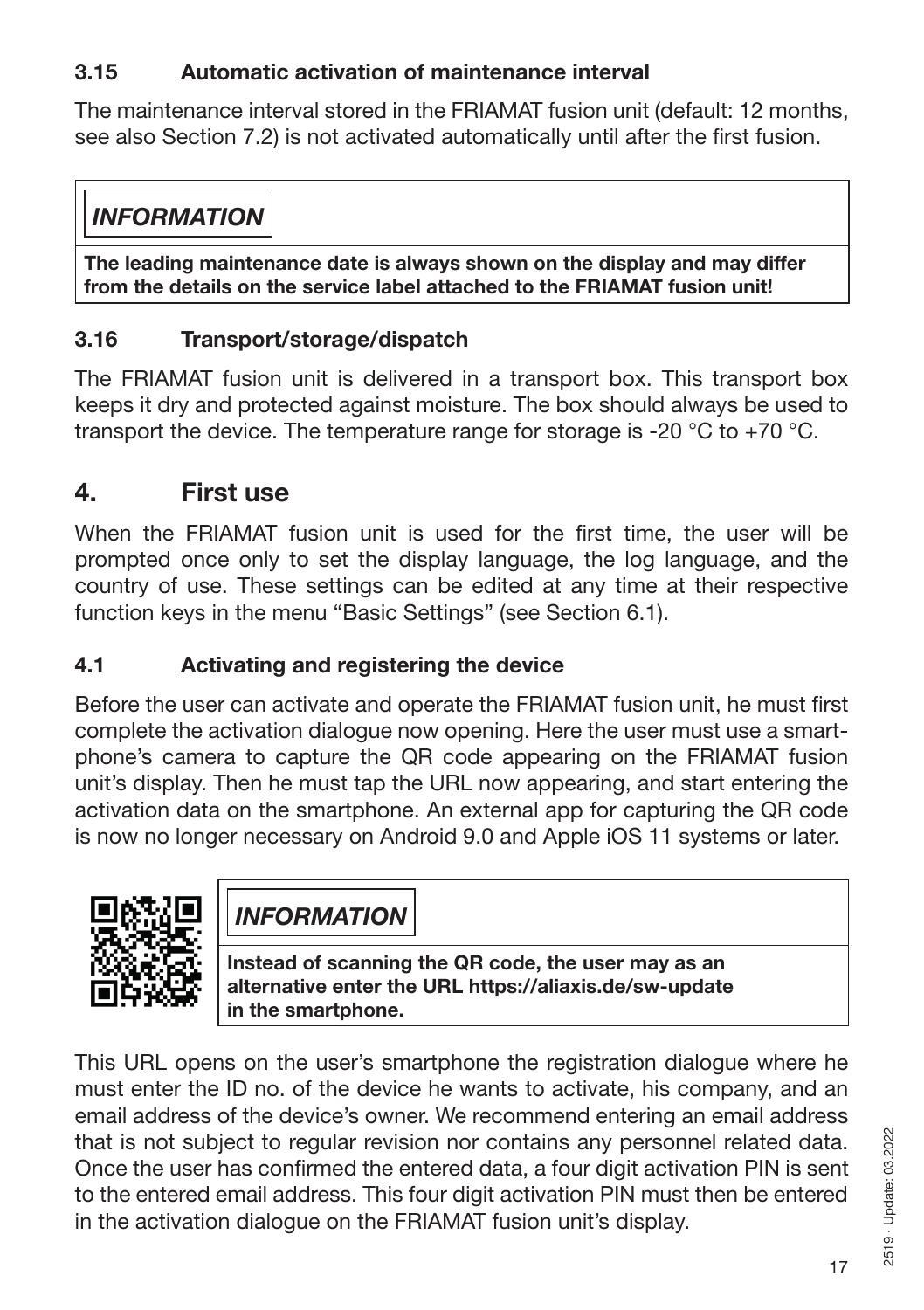## *INFORMATION*

#### **If using entered personal data:**

Any personal email address entered in the FRIAMAT fusion unit's activation dialogue will be stored and used by Aliaxis Deutschland as a fast, simple means to inform this email address's owner of the availability of new software updates and new device features

To skip the activation dialogue, press the Cancel key to activate the device at a later time. In this case, the prompt to activate the device will appear every time the FRIAMAT fusion unit is switched on.

*INFORMATION*

**Device registration in the customer portal at www.aliaxis.de/portal/en** Independently of the activation dialogue on its display, the FRIAMAT fusion unit can also be registered www.aliaxis.de/portal/en via the FRIAMAT Software Update module in the Aliaxis Deutschland GmbH customer portal at www.aliaxis.de/portal/en. This, though, does not activate the FRIAMAT fusion unit, and no activation PIN is generated.

#### **Software update**

The "FRIAMAT Software Update" module provides the possibility to receive new device-specific information and innovations by email for registered fusion devices, as well as to download available software updates.

After registration of the device in the "FRIAMAT Software Update" module, update notifications and additional, ongoing device-specific information and innovations for the registered FRIAMAT fusion devices will be sent by email from Aliaxis Deutschland and its affiliated companies to the email address which are stored in the user account of the customer portal.

The user can download software updates and install them on the device themself (refer to Chapter 6.2. Install software update, P.22).

## *INFORMATION*

**In case of sale of the registered FRIAMAT fusion unit, the user has to inform the new owner about the update possibilities and the use of the module "FRIAMAT Software Update" in the customer portal on www.aliaxis.de/en and to inform Aliaxis Deutschland about the change of ownership, naming the new owner.**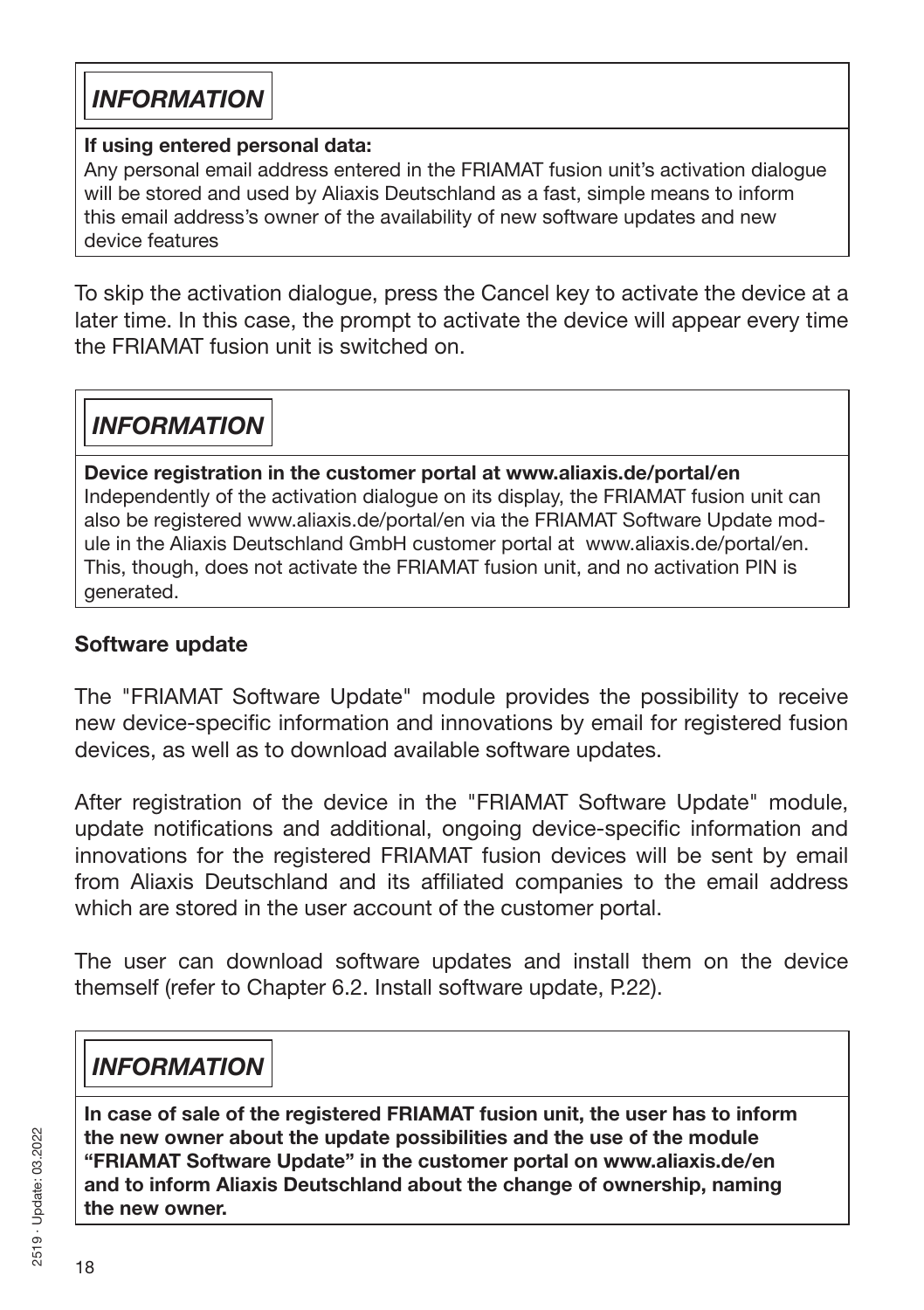## **5. "Fusion" sequence**

#### **5.1 Siting, connection, and startup**

Before every use, you should check that the FRIAMAT fusion unit is not damaged and operates properly within the specifications. All parts must be correctly installed and all conditions fulfilled. Only then can the device operate properly.

The FRIAMAT fusion unit can be sited and operated out of doors when it is protected against rain and moisture.

- 1. The FRIAMAT fusion unit must be sited on level ground.
- 2. Prepare the fitting and pipes for fusion in compliance with the assembly instructions.
- 3. Make sure that the fitting's contact pins are accessible for connection to the fusion plugs.

## **CAUTION!**

#### **Danger of overheating in the cables!**

Before use, all cables must always be unwound completely. This applies to the device, fusion, and extension cables.

- 4. Connect the device to the power supply (mains or generator). To do so, insert the device's plug into the socket.
- 5. If necessary, use an extension cable. Make sure that the conductor cross section is adequate (see also Section 2.6).
- 6. When operating with a generator, make sure that it is fused with at least 16 A (slow blow, see also Section 2.5).
- 7. When operating with a generator, first start the generator and let it warm up for 30 s.
- 8. Switch ON the FRIAMAT fusion unit at its main switch.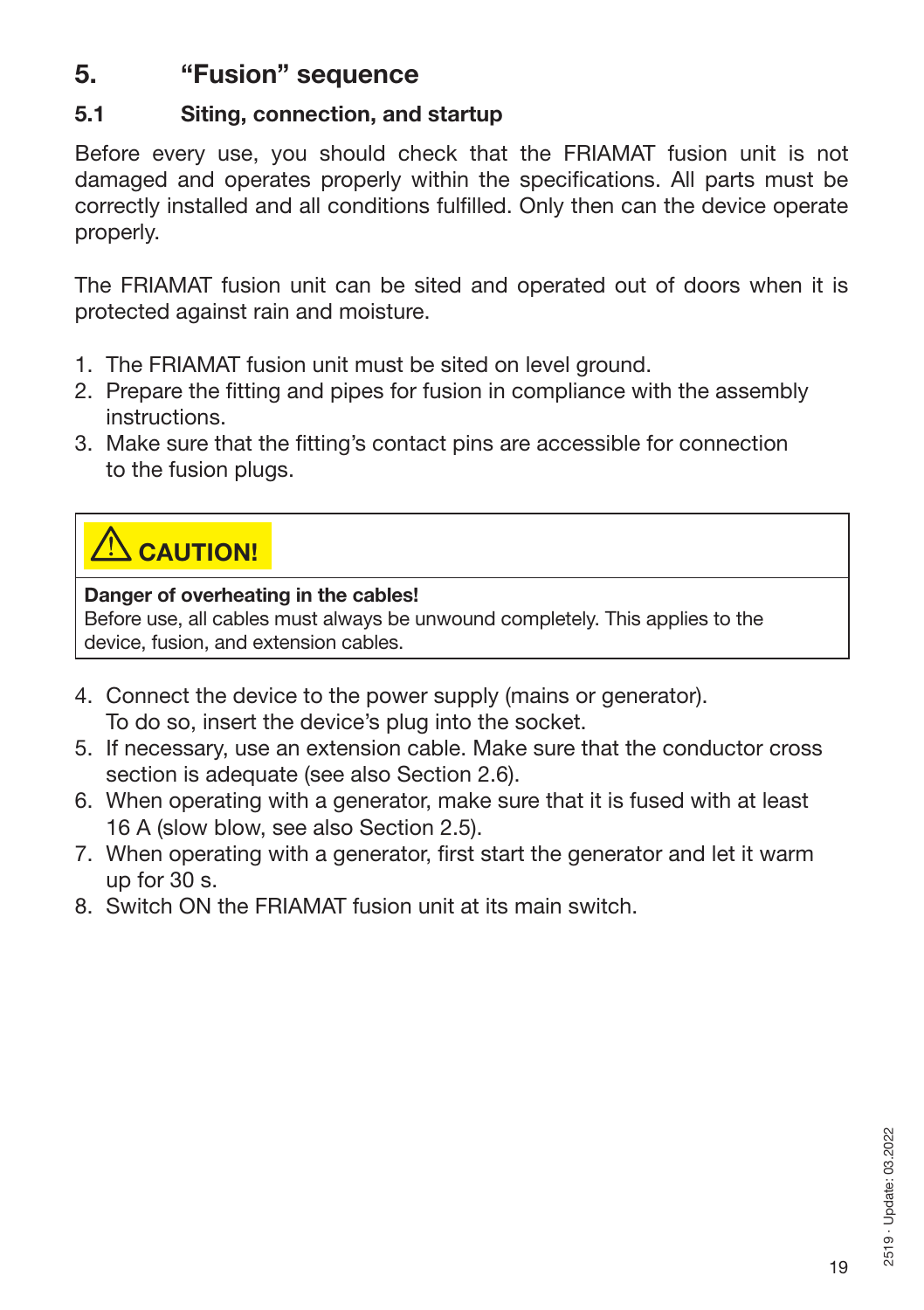

#### **Danger of scorching!**

The contact areas on the fusion plugs and fitting must be clean. Soiled contacts can cause the plug to overheat, damaging it.

- If necessary, wipe clean of any contaminants.
- You must always protect the plugs against soiling.
- When a deposit has formed that cannot be removed completely, the fusion plugs must be replaced.
- First examine the fusion plugs and the fitting's insert contacts for soiling, then connect them.

*NOTICE*

**Only original FRIATEC fusion plugs (art. no. 624529) may be used!**

- 9. Connect the fusion plugs to the contact pins on the fitting.
- 10. The fusion plugs must be attached completely to the fitting's pins, i.e. over their whole internal contact length.

#### **5.2 Reading in the barcode**

- 1. Read in the barcode: use exclusively the barcode affixed to or provided with the contacted fitting.
- 2. If the barcode label is missing or damaged, you can use the barcode on an identical fitting from the same manufacturer and the same charge. In cases of doubt, contact the fitting manufacturer's hotline.

#### *NOTICE*

**It is forbidden to read in a replacement barcode on a different fitting!**

- 3. Read in the barcode with a reader wand or mini scanner, or the 2D barcode with a 1D/2D scanner (see also Sections 3.7 and 3.8).
- 4. A correctly read barcode is confirmed with an acoustic signal.

## *INFORMATION*

**When an acoustic signal is not emitted, examine the reader wand or barcode scanner for soiling or damage. If necessary, you can also perform the fusion in emergency input mode (see Section 6.5)!**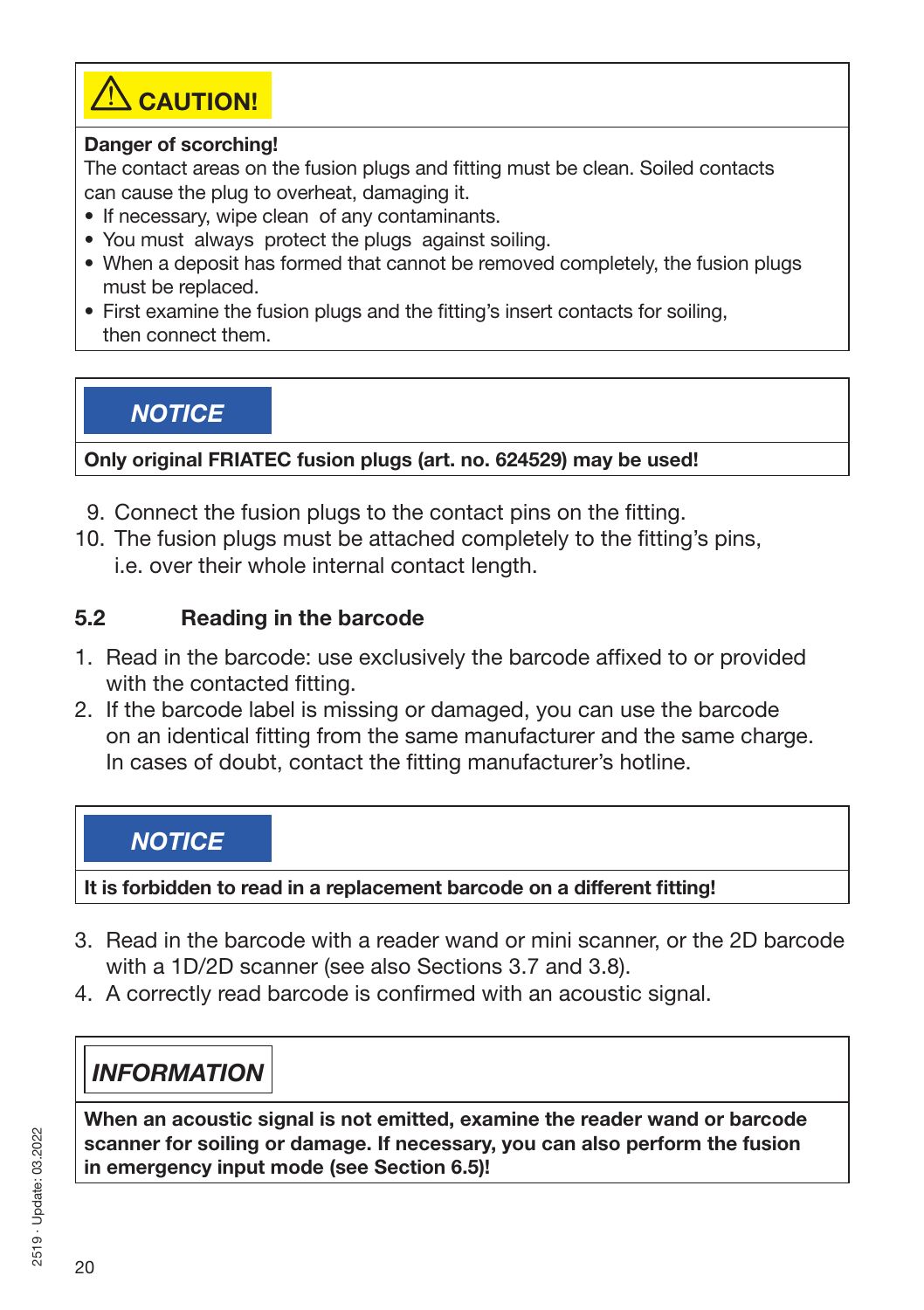## **XIN** CAUTION!

#### **Danger of burning injury!**

In rare cases, hot PE melt can exit when the fusion sequence malfunctions. A safety distance of at least 1 m must be kept from the fusion site.

#### *NOTICE*

#### **Do not connect any other consumers during fusion!**

You can stop the fusion procedure at any time by pressing the STOP key. Fusion can be resumed after the fusion joint has cooled completely (and all causes of the fault have been eliminated). Observe here the processing instructions from the fitting manufacturer.

## *INFORMATION*

**When an acoustic signal is not emitted confirming the read-in process, examine the wand or barcode scanner for soiling or damage. If necessary, you can also perform the fusion in emergency input mode (see Section 6.5)!**

Operating step

- 1. **"Pipe Processed?"** appears on the display. When applicable, confirm this with the (START) or the (Next) function key.
- 2. The fitting data then appear again. These must be checked and confirmed by the user.
- 3. Press the (START) key to initiate the fusion procedure. The ambient temperature is measured, and the resistance of the connected fitting determined ("Check" appears on the display). The connected fitting and the FRIAMAT preCHECK function are now checked. On positive results, fusion starts automatically. The display shows the fusion progress. This shows in seconds the duration of fusion and the fusion time left.
- 4. "Fusion successful" on the display means: Fusion procedure has ended. "Fusion time nom" and "Fusion time act" mean nominal and actual fusion time and must agree.
- 5. Note the fusion parameters on the pipe/fitting. This also serves to prevent double fusions.
- 6. "Fusion successful" with "Fusion time nom" and "Fusion time act" must always be acknowledged with OK or, alternatively, with the START or STOP key. The fusion procedure has ended, and the FRIAMAT fusion unit is ready for the next fusion.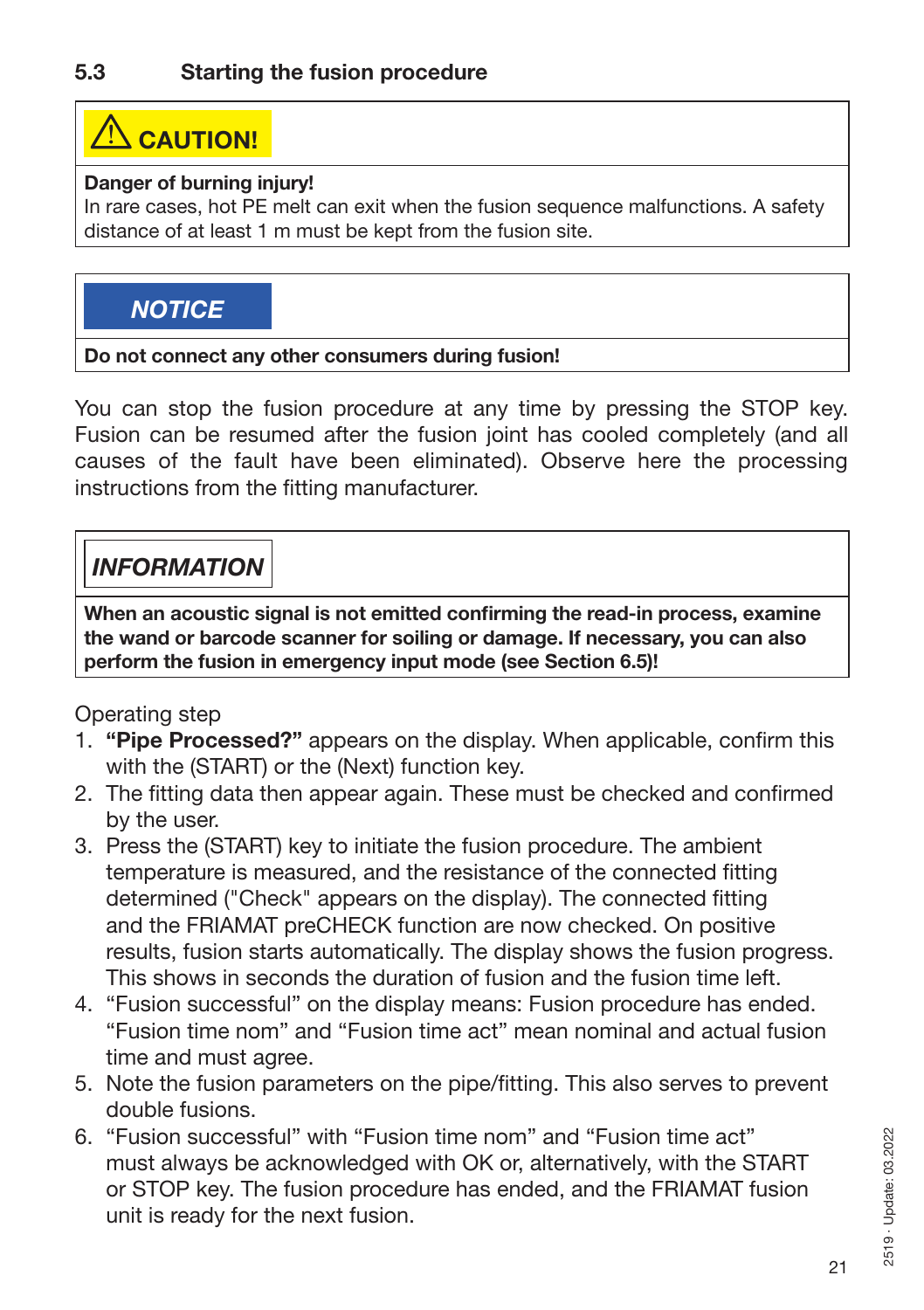## **6. FRIAMAT basic eco**

#### **6.1 "Basic settings" menu**

The function key in the main menu opens the submenu "Basic settings". Here you can edit the device settings.

DATE AND TIME \* SYSTEM LANGUAGE \* VOLUME UPDATE FACTORY SETTINGS

- 1. Press the (Menu) function key. This opens the main menu.
- 2. Press the direction keys to open the "Basic Settings" submenu.
- 3. Press the (Confirm) function key or OK.
- 4. Use the direction keys to open the menu for Time, Date, Language, and Volume.
- 5. Press the (Confirm) function key or OK.
- 6. Use the function and direction keys to make your changes and edit the settings.
- 7. Press the (Confirm) function key or OK to save your changes.

## *INFORMATION*

**The "Basic settings" menu contains the item "System language" preceded and followed by two asterisks. This lets you find the system language settings menu when, for instance, the language was changed by accident.**

#### **6.2 Install software update**

## *INFORMATION*

**When the update cannot be installed on the device, then immediately contact the authorised service station or the local service partner or Aliaxis Germany (refer to Chapter 9.1. Authorised service stations, P.30).**

#### **Prerequisites**

- A commercially available computer with USB port and Internet access
- USB stick which is formatted in FAT 32 with up to 256 GB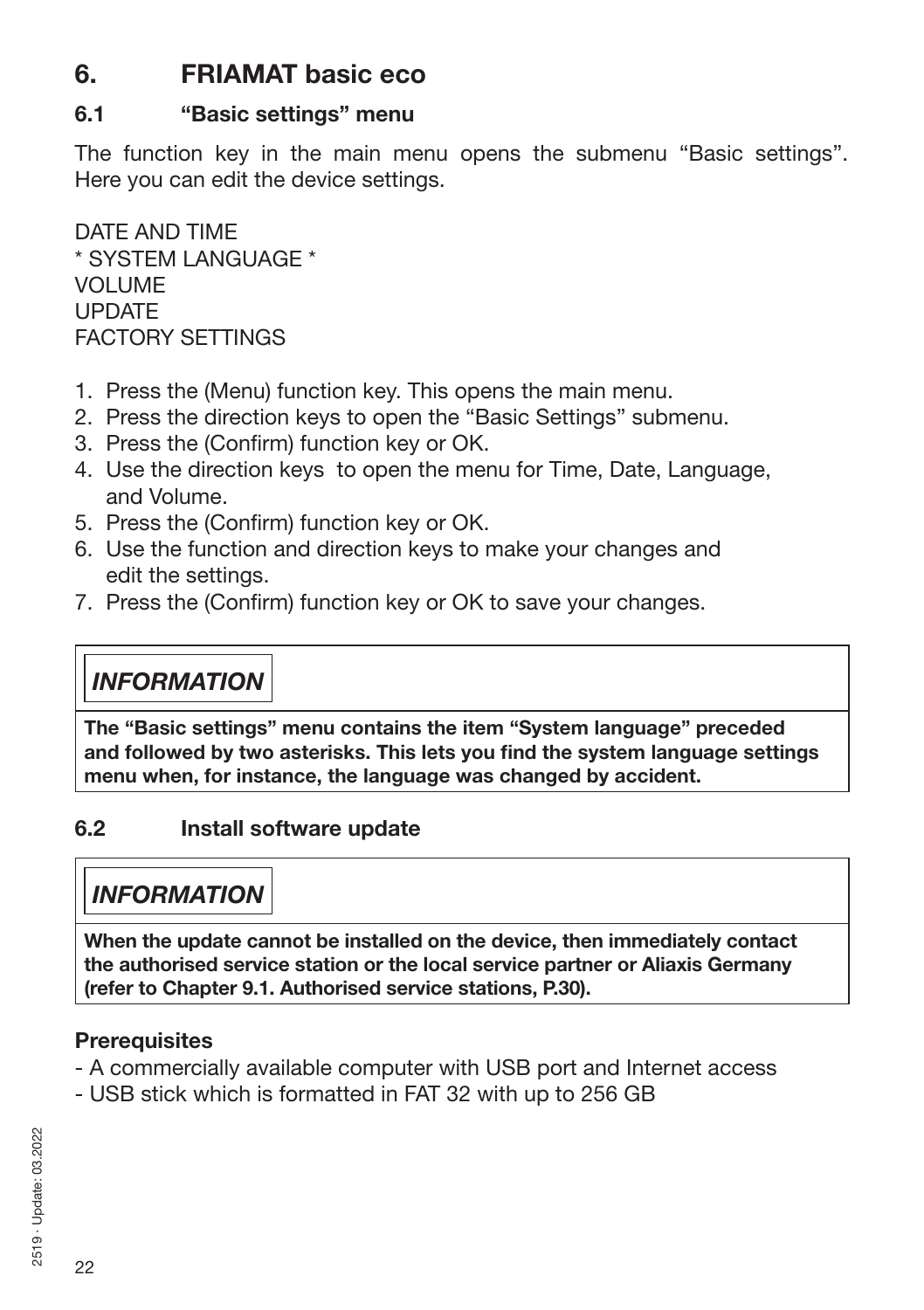- 1. Call up the customer portal via a browser: www.aliaxis.de/portal
- 2. Navigate to the "FRIAMAT Software Update" module in the customer portal.
- 3. Download the update.

Every update comprises a data package with several files in which the following information is provided:

Instructions for executing the update, information about system prerequisites hardware prerequisites for downloading and transferring.

- 4. Always follow the instructions for executing the update.
- 5. Always ensure the system and hardware prerequisites.
- 6. Copy the data files from the computer to a USB stick.
- 7. Calling up the menu item in the display: Main menu basic setting, update.
- 8. Connect a USB stick.
- 9. Follow the instructions for the update.
- 10. Follow the instructions on the display.

11. After a successful update, please switch the device OFF and ON again.

#### **6.3 Factory settings**

In the submenu "Factory settings" the FRIAMAT fusion unit can be reset to factory settings. Afterwards, the display language, protocol language and country of operation must be set again (see also Chapter 4).

## *INFORMATION*

**No fusion data is deleted from the memory by resetting to the factory settings.**

#### **6.4 Info**

The corresponding function key (menu) opens the submenu "Info". Here you can request device information, device features and licenses.

DEVICE INFORMATION DEVICE FEATURES **LICENSES** 

- 1. Press the (Menu) function key. This opens the main menu.
- 2. Press the direction keys to open the "Info" submenu.
- 3. Press the (Confirm) function key or OK.
- 4. Select single menu (device information, device features, licenses) with the direction keys.
- 5. Press the (Confirm) function key or OK.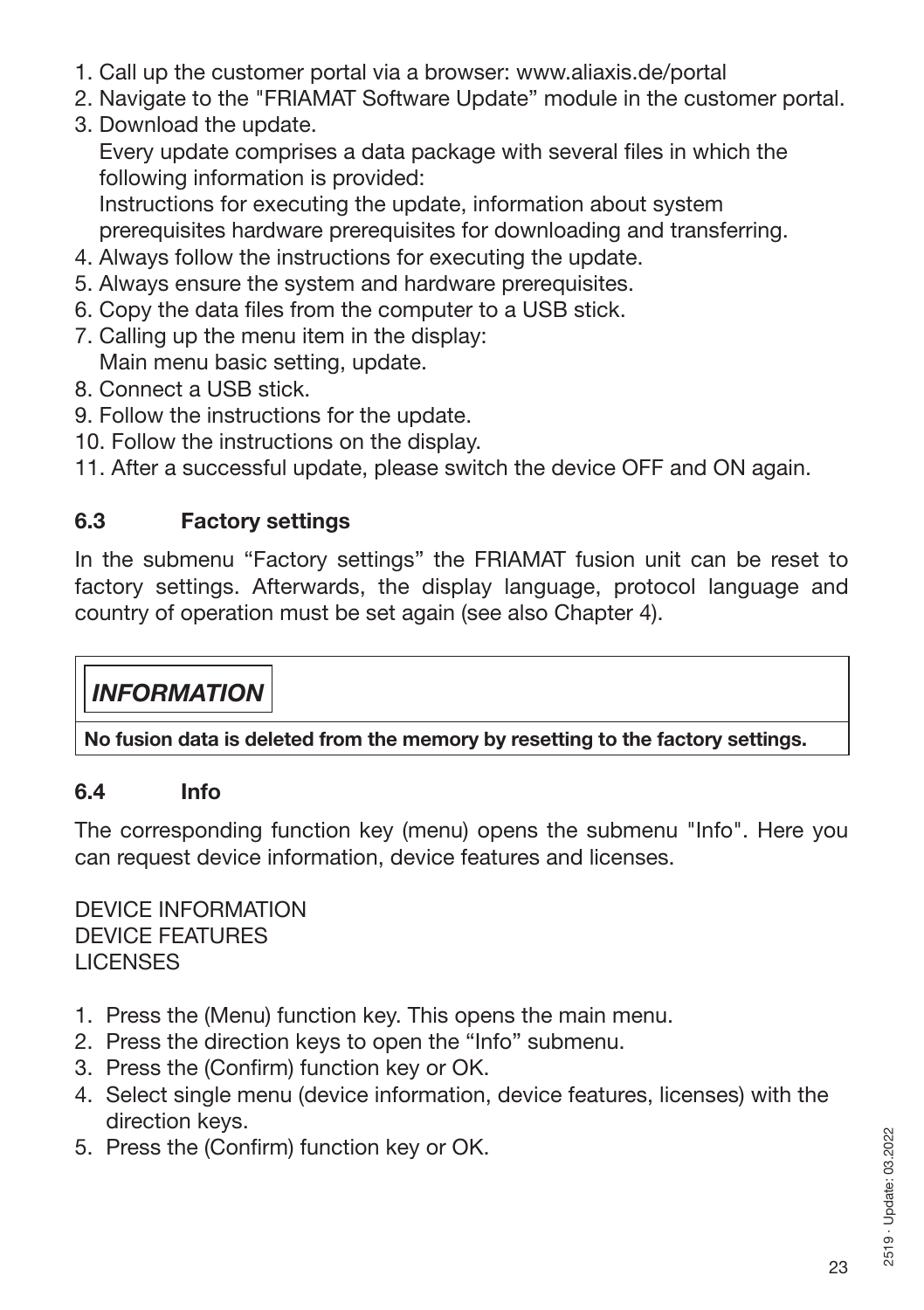Under "device information" the following requests can be displayed:

TYP UNIT NUMBER SW-HMI SW-PU MAINTENANCE DATE

Under the submenu "device features" function information can be displayed. Here are several functions listed which your FRIAMAT possess and execute. In addition, further functions can be displayed for which your FRIAMAT is prepared.

Under the submenu "Licences" you can check license information.

#### **6.5 Emergency Input**

The **"Emergency Input"** menu lets you enter the fusion barcode manually.

- 1. Press the (Input/Emergency Input) function key.
- 2. Enter each of the numbers in the barcode using the direction keys on the number pad now appearing. When finished, press OK.
- 3. Press the (Confirm) function key to save the entered numbers, the (Cancel) function key to abort the input, or the (Backspace) function key to delete preceding numbers.
- 4. The (Back) function key deletes the last input.
- 5. If entered correctly, the number on the display is the same as the barcode read in with the reader wand or scanner.

## *INFORMATION*

**No numbers are shown when this function is used for the first time. Afterwards, the last barcode entered manually is always shown!**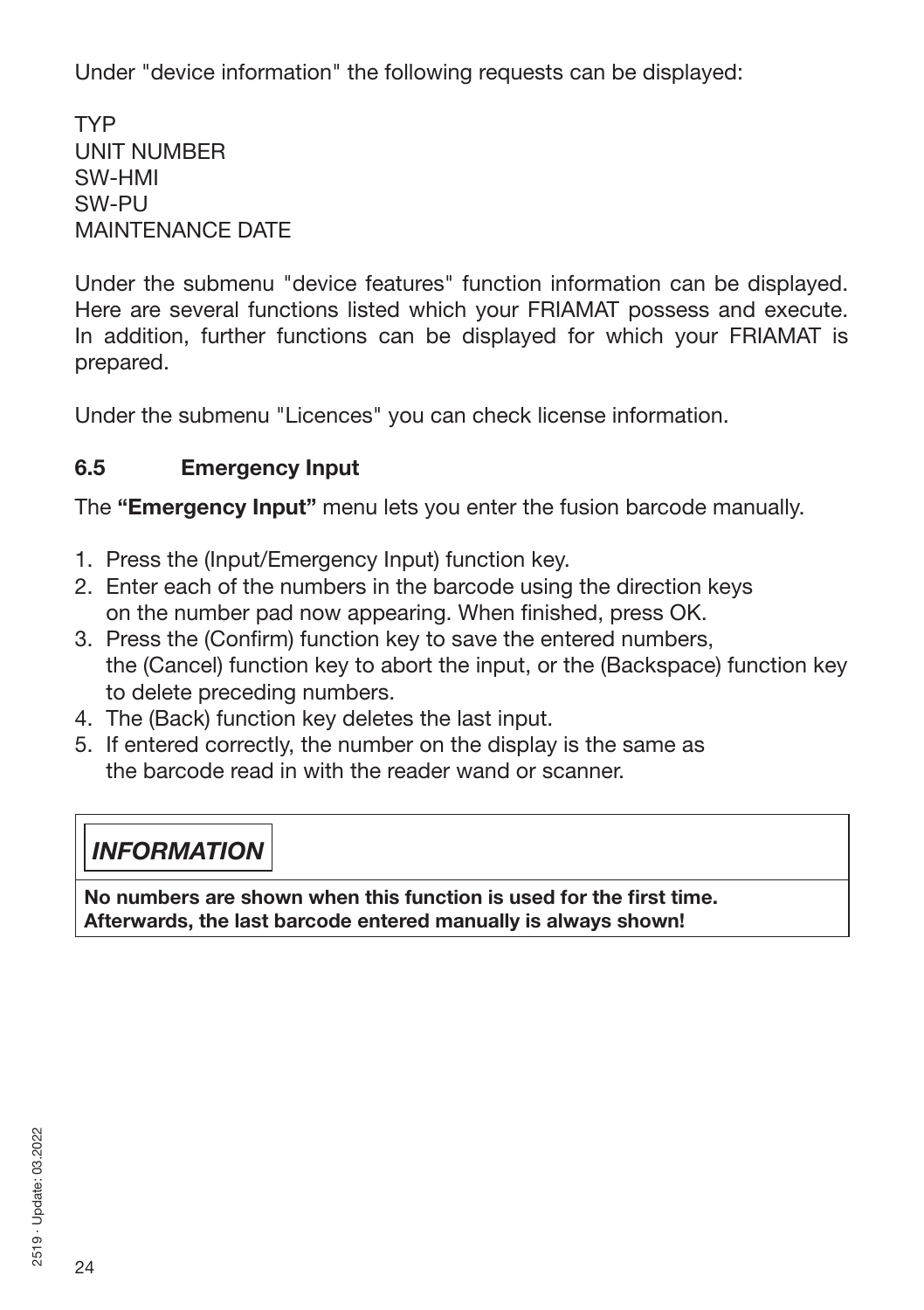## **7. Warranty / maintenance / disposal**

#### **7.1 Warranty**

FRIAMAT fusion units come with a 24 month warranty.

#### **7.2 Yearly maintenance and care**

Under 7.1 of the international standard ISO 12176-2 "Plastics pipes and fittings – Equipment for fusion jointing polyethylene systems – Part 2: Electrofusion", an electrofusion unit must maintain the required operating precision at the maximum and minimum ambient temperature for at least twelve months only, without the need to reconfigure the control unit.

As a measure to safeguard the consistency of this operating precision during the whole warranty period beyond these twelve months (see also Section 7.1), it is imperative that the FRIAMAT fusion unit is serviced **at least once a year**.

This maintenance includes examining whether the FRIAMAT fusion unit still exhibits the required operating precision or whether it has to be recalibrated.

Also in accordance with DVS 2208 Part 1 and DGUV V3 (formerly BGV A3) ("Electrical systems and equipment"), nonstationary electrical equipment must be subjected to repeat tests **at least once a year**.

If pertinent generally accepted engineering standards applying to the FRIAMAT fusion unit's site prefer a maintenance period of less than one year, this shorter period must be observed without fail.

This maintenance can be performed at Aliaxis Deutschland GmbH or one of its authorised service stations (see Section 9.1).

Also all connection adapters must be submitted for tests on the maintenance dates.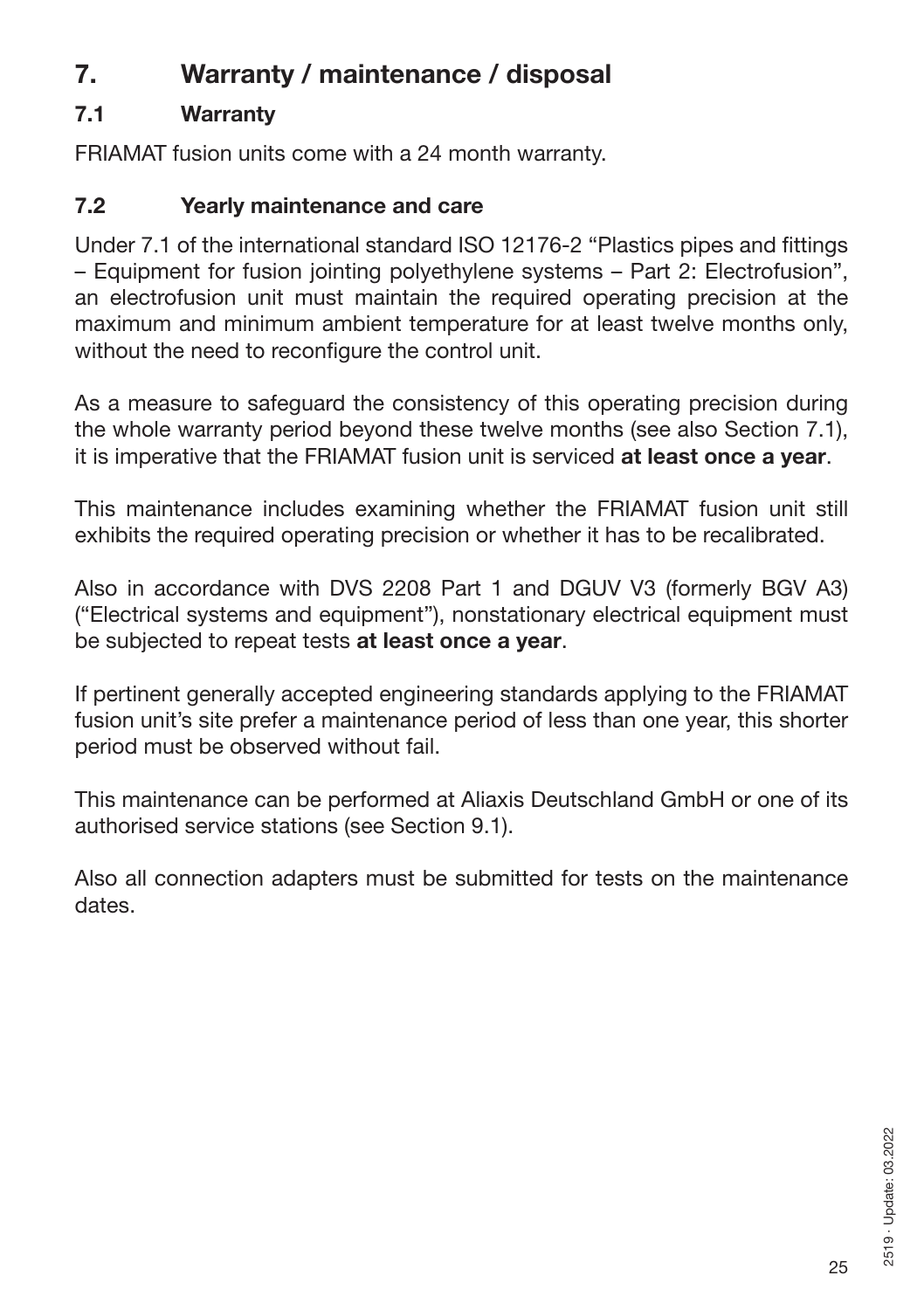| What?                                                                 | When?            | Who?                                                          |
|-----------------------------------------------------------------------|------------------|---------------------------------------------------------------|
| Clean the reader wand<br>or barcode scanner,<br>and check for damage. | Daily            | Operator                                                      |
| Check function.                                                       | Before every use | Operator                                                      |
| Check, and, if necessary,<br>clean or exchange<br>contacts.           | Before every use | Operator                                                      |
| Factory maintenance                                                   | Yearly           | Aliaxis Deutschland GmbH<br>or<br>authorised service stations |

#### **7.3 Disposal**

The European Directive 2002/96/EC on waste electrical and electronic equipment (WEEE) regulates the disposal of used electrical and electronic products. The WEEE Directive 2005 was implemented as the ElektroG on the German disposal sector. Under these laws, waste electrical and electronic equipment must be introduced to a proper disposal or recycling process. FRIAMAT fusion units fall under this European Directive and can be submitted for disposal to Aliaxis Deutschland GmbH or one of its authorised service stations.

Further regulations, standards, and directives applying in the country of use must be observed.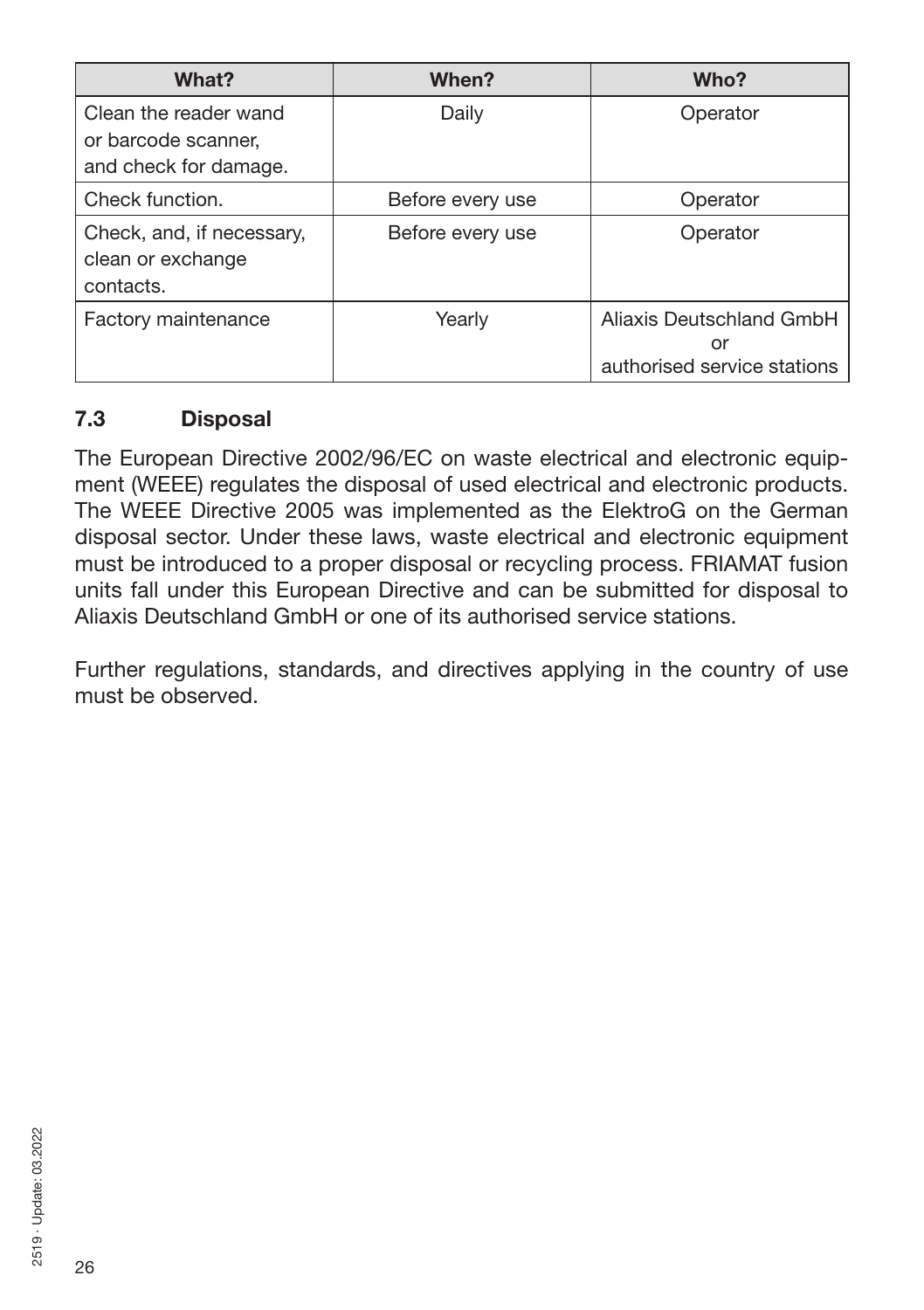## **8. Error messages / warnings / info**

Irregularities during fusion cause error messages or warnings to appear on the display of the FRIAMAT fusion unit.

## *INFORMATION*

**On the FRIAMAT basic eco, press the function key to view the displayed error message in plain text!**

## *INFORMATION*

#### **Should the FRIAMAT fusion unit output an error message or warning that is not listed in the following and that cannot be explained or remedied despite the plaintext description, contact our service hotline +49 (0)621 486-1533!**

| No.             | <b>Displayed text</b>                  | <b>Meaning/causes</b>                                             | <b>Remedy</b>                                                                                                                  |
|-----------------|----------------------------------------|-------------------------------------------------------------------|--------------------------------------------------------------------------------------------------------------------------------|
| 02 <sub>2</sub> | Temperature<br>out of range            | Ambient temperature<br>outside of permitted range.                | You may have to tent over<br>or shield the fusion area                                                                         |
| 03              | Resistance outside<br>of tolerance     | Fitting's electrical resistance<br>outside of tolerance.          | Check that contacts<br>sit firmly and are clean.<br>If necessary, clean contacts<br>and replace the fitting.                   |
| 04              | Fitting's wire<br>turn short circuited | Short circuit in the fitting's<br>wire turn.                      | Replace fitting, and send it<br>in for analysis.                                                                               |
| 05              | Fitting's wire<br>turn interrupted     | Current flow interrupted                                          | Check the connection<br>between the fusion plug<br>and the fitting.<br>If OK, replace fitting, and<br>send it in for analysis. |
| 06              | Voltage outside<br>of tolerance        | Deviation in fusion voltage<br>too high.                          | Notify authorised service<br>station.                                                                                          |
| 08              | Operating voltage<br>out of range      | Operating voltage outside<br>of permitted range during<br>fusion. | Extension too long, or cross<br>section too small. Check<br>voltage and connection<br>conditions on the generator.             |
| 09              | Frequency out of<br>range              | Frequency outside<br>of permitted range<br>during fusion.         | Check frequency<br>of generator voltage                                                                                        |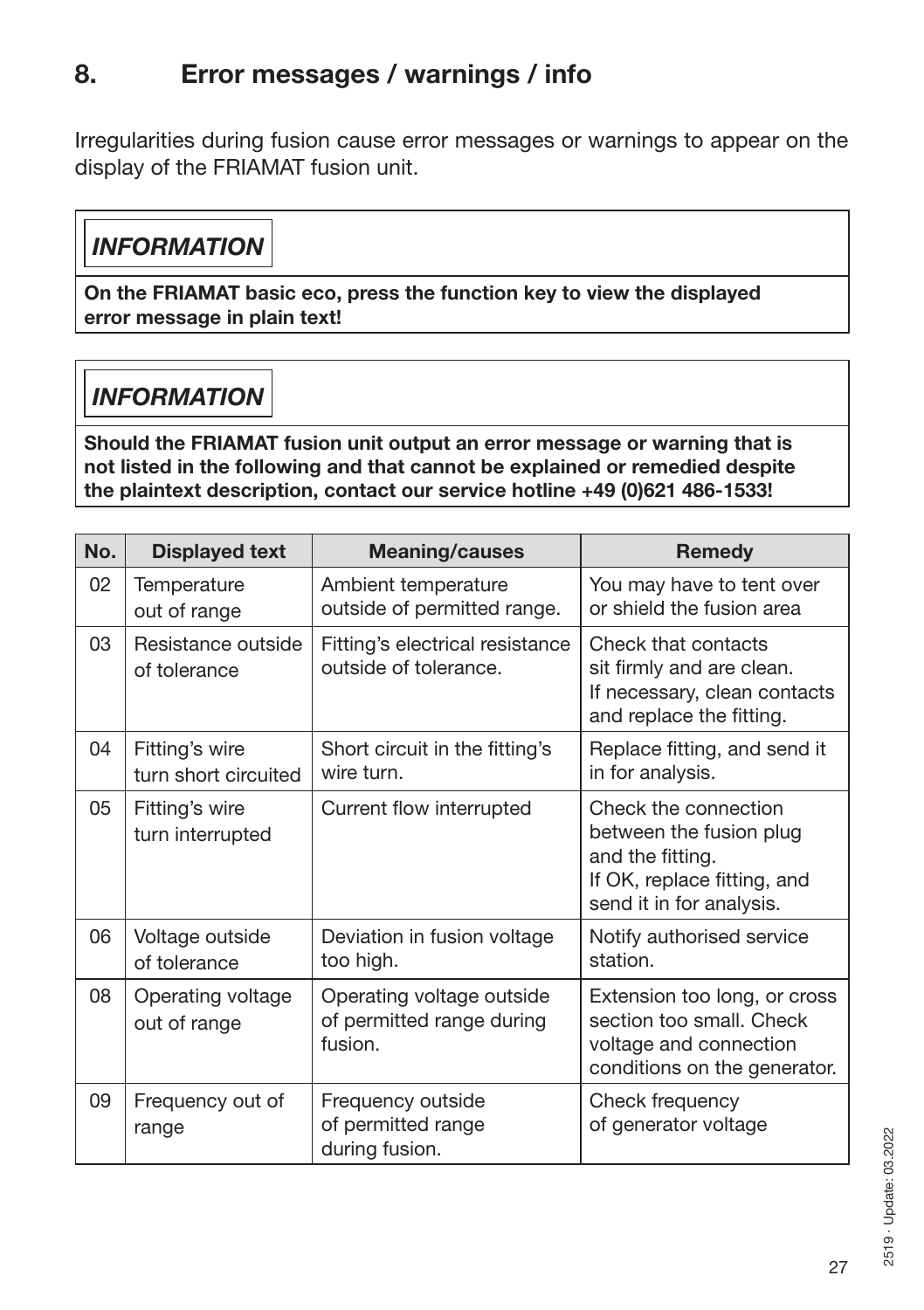| No.      | <b>Displayed text</b>        | <b>Meaning/causes</b>                                                                | <b>Remedy</b>                                                                                            |
|----------|------------------------------|--------------------------------------------------------------------------------------|----------------------------------------------------------------------------------------------------------|
| 10       | Fusion stop                  | Fusion stopped<br>at STOP key.                                                       |                                                                                                          |
| 12       | Device overheated            | Protective function<br>that prevents the device<br>from overheating.                 | Let the device cool down.<br>The fans reduce the<br>temperature of the device<br>when it is switched ON. |
| 13       | Operating voltage<br>failure | Supply voltage interrupted<br>(e.g. power failure during<br>fusion) or too low.      | Check connection<br>conditions.                                                                          |
| 14       | Power too low                | Fitting's power input is too<br>low. The FRIAMAT cannot<br>provide such a low power. | Contact the Aliaxis<br>Deutschland service hotline:<br>+49 (0) 621 - 486 1533                            |
| 15       | Power exceeded               | The fitting's power input<br>exceeds the capacity<br>of the FRIAMAT.                 | <b>Contact the Aliaxis</b><br>Deutschland service hotline:<br>+49 (0) 621 - 486 1533                     |
| 17<br>19 | System error                 |                                                                                      | Contact the Aliaxis<br>Deutschland service hotline:<br>+49 (0) 621 - 486 1533                            |
| 23       | Generator error              | Generator possibly<br>not suitable for fusion.                                       | <b>Contact the Aliaxis</b><br>Deutschland service hotline:<br>+49 (0) 621 - 486 1533                     |
| 30       | Fan blocked<br>or defective  |                                                                                      | Contact the Aliaxis<br>Deutschland service hotline:<br>+49 (0) 621 - 486 1533                            |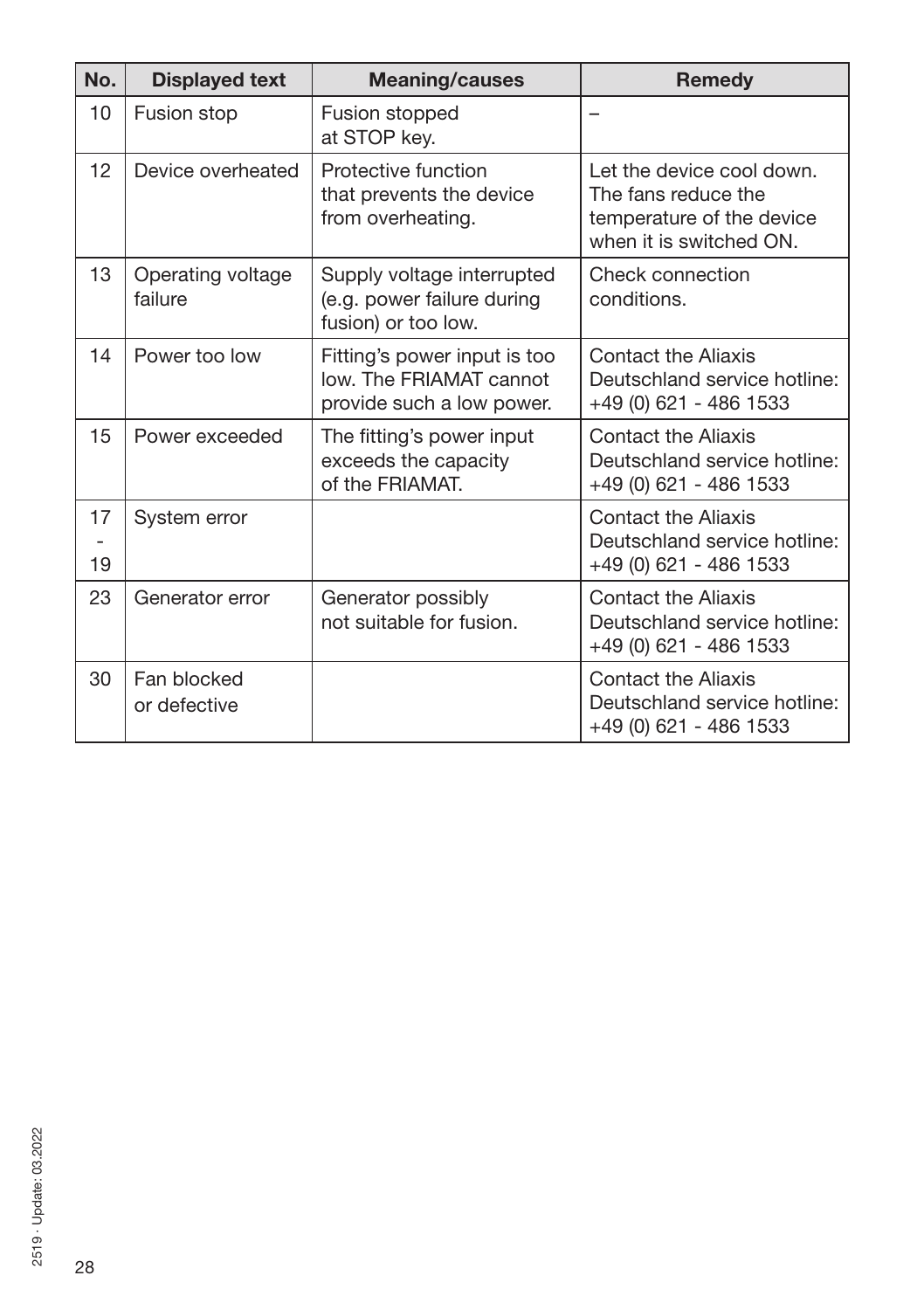| <b>Displayed text</b>                     | <b>Tip/remedy</b>                                                                                                                                                                                                                                                                                                         |
|-------------------------------------------|---------------------------------------------------------------------------------------------------------------------------------------------------------------------------------------------------------------------------------------------------------------------------------------------------------------------------|
| Attention!<br>Double fusion!              | Message is displayed when a fitting has been tried to fuse once<br>again. Nevertheless, if you intend double fusion on a fitting, you<br>must disconnect the fusion unit's pins from the fitting after the<br>first fusion, and let it cool down (see the processing instructions<br>issued by the fitting manufacturer). |
| Defect/incorrect<br>barcode               | Use a new barcode on an identical fitting, or correct the<br>entered code manually.                                                                                                                                                                                                                                       |
| Let the device<br>cool down.              | Protective function that prevents the device from overheating.<br>Let the device cool down. The fans reduce the temperature<br>of the device when it is switched ON.                                                                                                                                                      |
| Fusion stop                               | Fusion stopped at STOP key.                                                                                                                                                                                                                                                                                               |
| End of fusion                             | Fusion finished.                                                                                                                                                                                                                                                                                                          |
| Checks                                    | Checks on the fitting data and FRIAMAT preCHECK function.                                                                                                                                                                                                                                                                 |
| Voltage  V;<br>frequency  Hz              | Adjust generator, and acknowledge at STOP key.                                                                                                                                                                                                                                                                            |
| Maintenance<br>date exceeded              | Have the device serviced by Aliaxis Deutschland GmbH or an<br>authorised service station.                                                                                                                                                                                                                                 |
| <b>FRIAMAT</b><br>preCHECK<br>deactivated | When the 2D barcode complying with ISO 12176-5 is applied<br>with multiphase fusions, the FRIAMAT preCHECK function is<br>activated                                                                                                                                                                                       |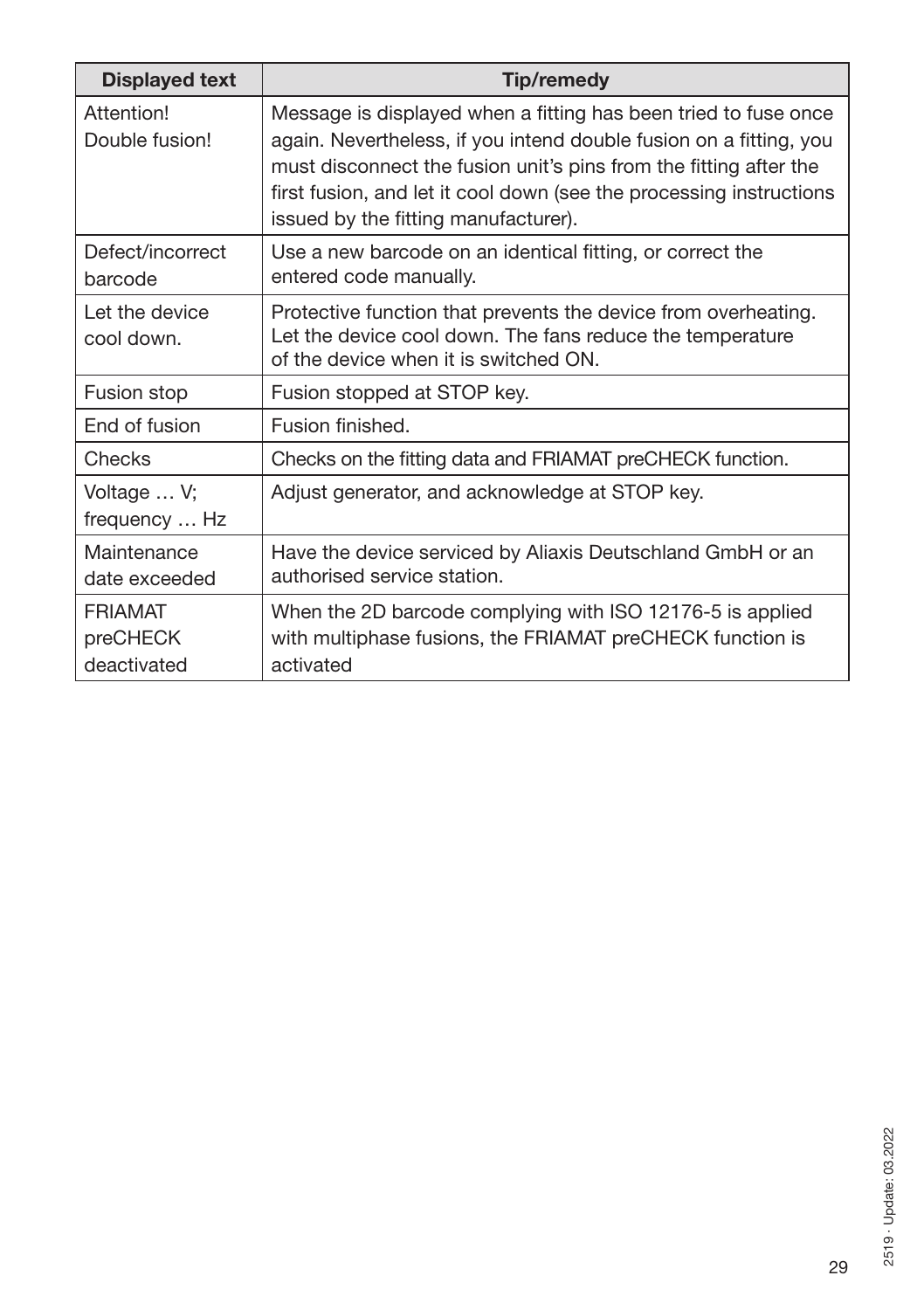## **9. Annex**

#### **9.1 Authorised service stations**

Please contact the Aliaxis Deutschland GmbH service hotline +49 (0)621 486-1533 for service stations worldwide.

#### **9.2 Updates to these operating instructions**

The technical information contained in these operating instructions are reviewed regularly and updated. The date of the last revision is specified on every page.

The latest operating instructions can be viewed on the internet at www.aliaxis.de. The download section can be accessed via the navigation bar and this provides our updated operating instructions in the form of PDF documents.